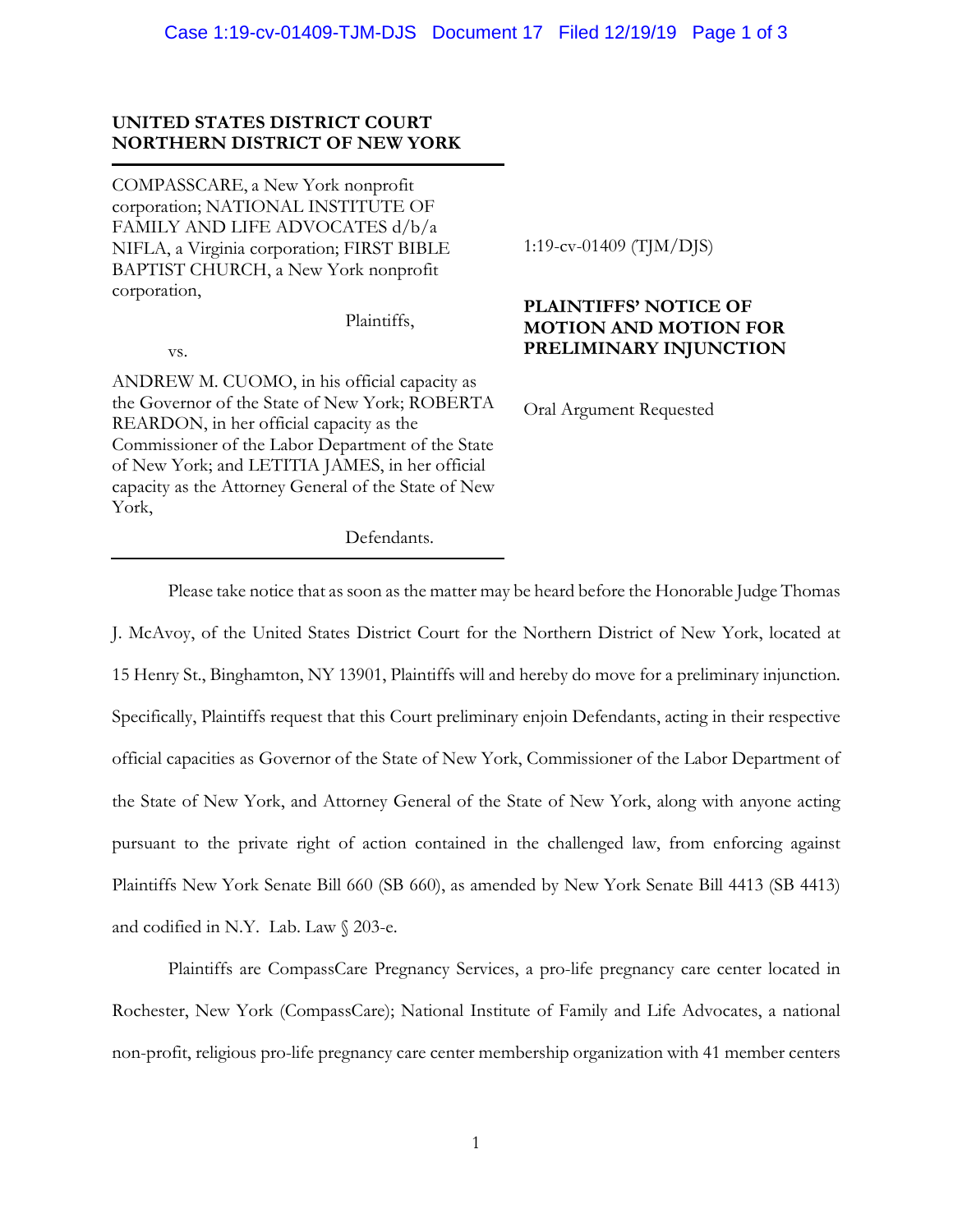#### Case 1:19-cv-01409-TJM-DJS Document 17 Filed 12/19/19 Page 2 of 3

in New York (NIFLA); and First Bible Baptist Church, located in Hilton, New York (First Bible).

SB 660 works an active interference with Plaintiffs' religious beliefs and pro-life missions, and would prevent them from hiring to those beliefs and missions, as they are constitutionally entitled to do. As explained in the accompanying Memorandum of Law, a preliminary injunction is warranted because SB 660 violates Plaintiffs' rights under the First Amendment to the United States Constitution, including their right to expressive association, free speech, religious autonomy, and free exercise of religion. Additionally, because SB 660 is unconstitutionally vague, it violates Plaintiffs' rights under the Fourteenth Amendment to the United States Constitution. Plaintiffs will suffer irreparable harm in the absence of a preliminary injunction, the balance of hardships tips strongly in their favor, and protecting their constitutional rights is in the public interest. In support of this motion, Plaintiffs rely on their Verified Complaint for Injunctive and Declaratory Relief, the accompanying Memorandum of Law, and the affidavits of James R. Harden, Thomas Glessner, and Kevin Pestke in support of Plaintiffs' Motion for Preliminary Injunction.

Plaintiffs request that this matter be set for oral argument.

Dated: December 19, 2019

David A. Cortman GA Bar No. 188810 dcortman@ADFlegal.org Alliance Defending Freedom 1000 Hurricane Shoals Road, N.E. Suite D-1100 Lawrenceville, GA 30043 (770) 339-0774 (770) 339-6744 (Fax)

*s/ Kenneth J. Connelly*  James P. Trainor, Bar No. 505767 Trainor Law PLLC 2452 US Route 9, Suite 203 Malta, NY 12020 (518) 899-9200 (518) 899-9300 (Fax)  $janest@trainor-law firm.com$ *Local Counsel*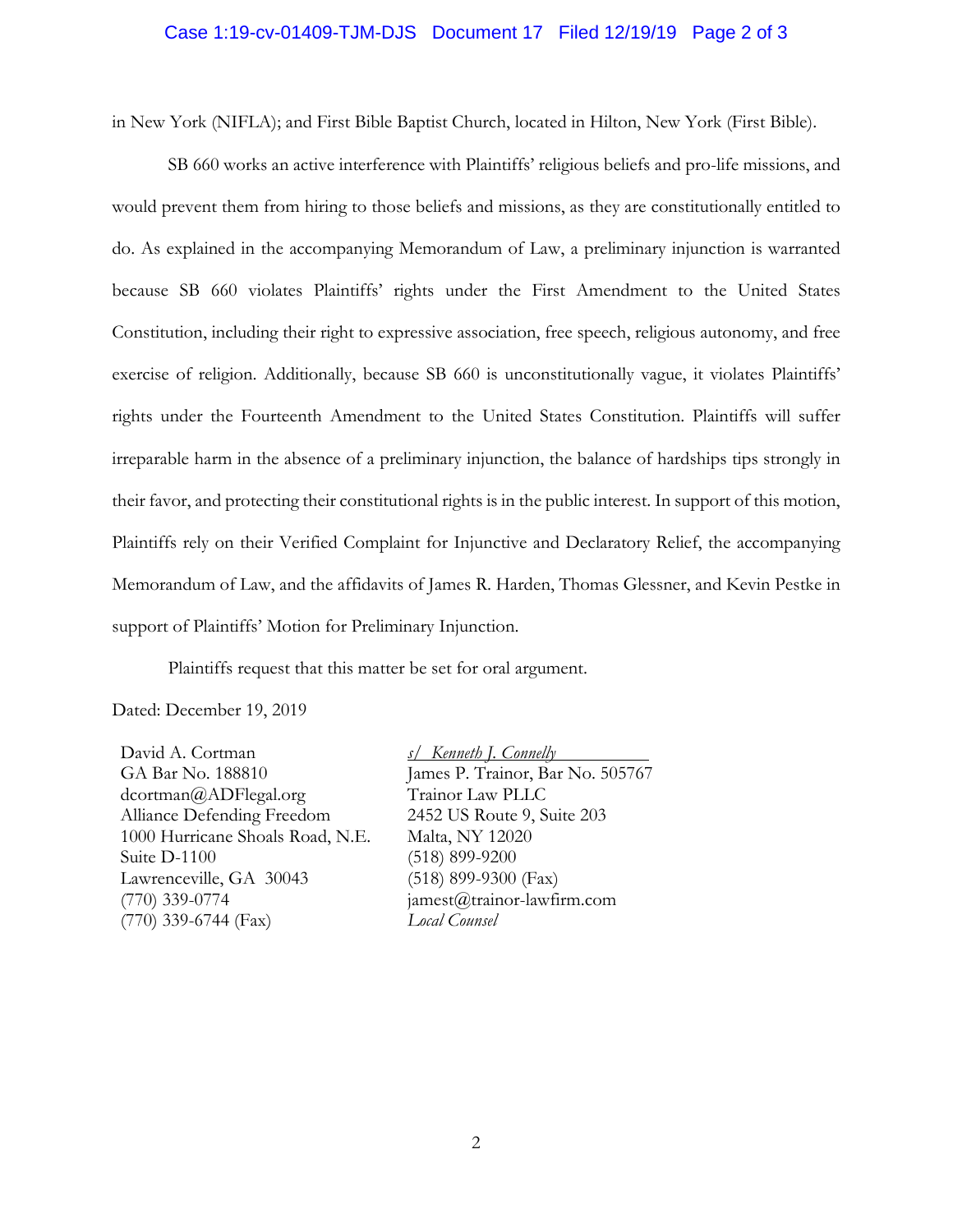Kevin Theriot, AZ Bar No. 30446\* ktheriot@ADFlegal.org Kenneth J. Connelly, AZ Bar No. 25420\* kconnelly@ADFlegal.org Alliance Defending Freedom 15100 N. 90th Street Scottsdale, AZ 85260 (480) 444-0020 (480) 444-0028 (Fax) \*Admitted *Pro Hac Vice*

*Attorneys for Plaintiff*

To: VIA ECF Adrienne J. Kerwin Office of Attorney General-Albany State of New York The Capitol Albany, NY 12224 Adrienne.Kerwin@ag.ny.gov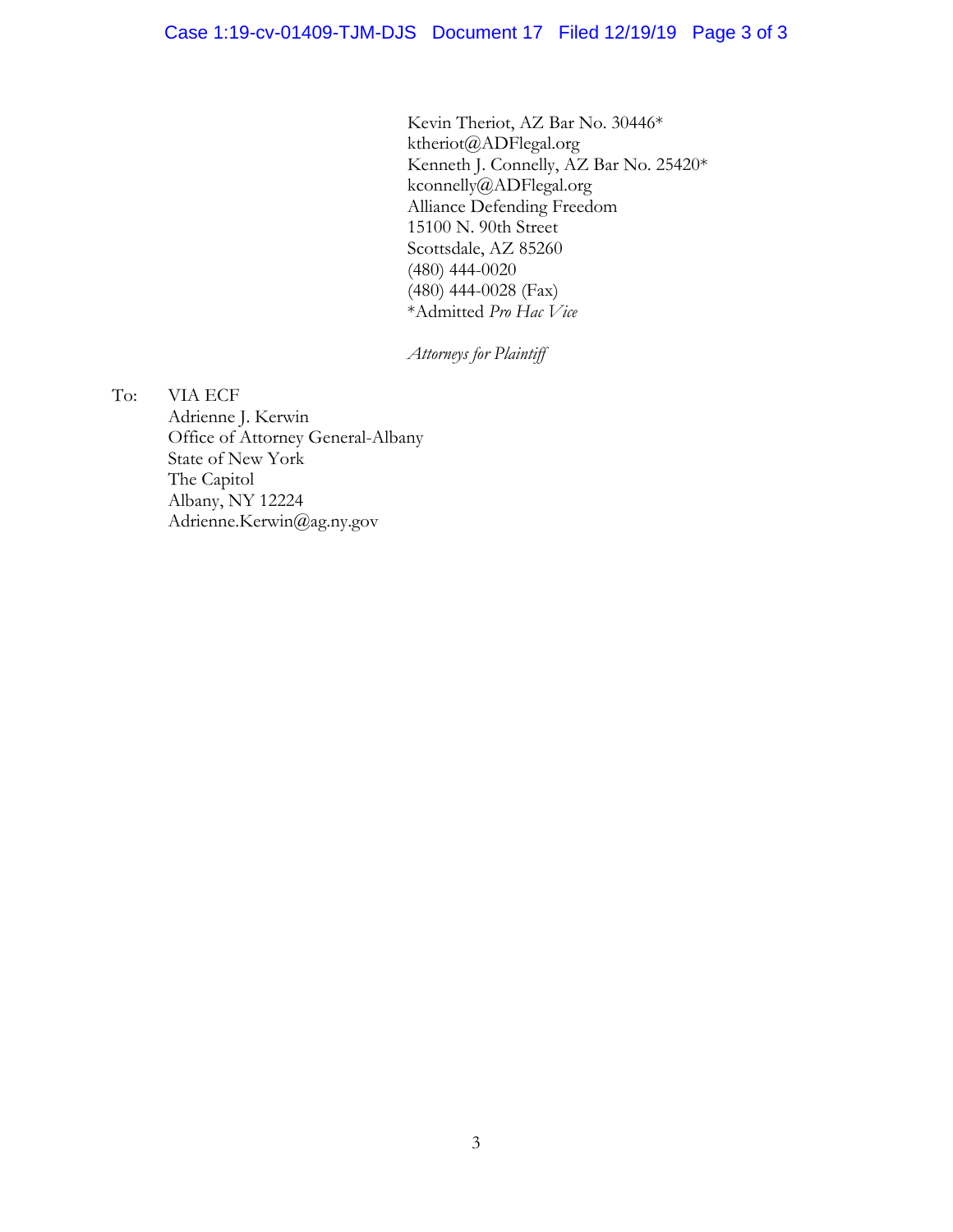# **UNITED STATES DISTRICT COURT NORTHERN DISTRICT OF NEW YORK**

COMPASSCARE, a New York nonprofit corporation; NATIONAL INSTITUTE OF FAMILY AND LIFE ADVOCATES d/b/a NIFLA, a Virginia corporation; FIRST BIBLE BAPTIST CHURCH, a New York nonprofit corporation

1:19-cv-01409 (TJM/DJS)

Plaintiffs,

vs.

ANDREW M. CUOMO, in his official capacity as the Governor of the State of New York; ROBERTA REARDON, in her official capacity as the Commissioner of the Labor Department of the State of New York; LETITIA JAMES, in her official capacity as the Attorney General of the State of New York,

Defendants.

# **MEMORANDUM IN SUPPORT OF PLAINTIFFS' MOTION FOR PRELIMINARY INJUNCTION**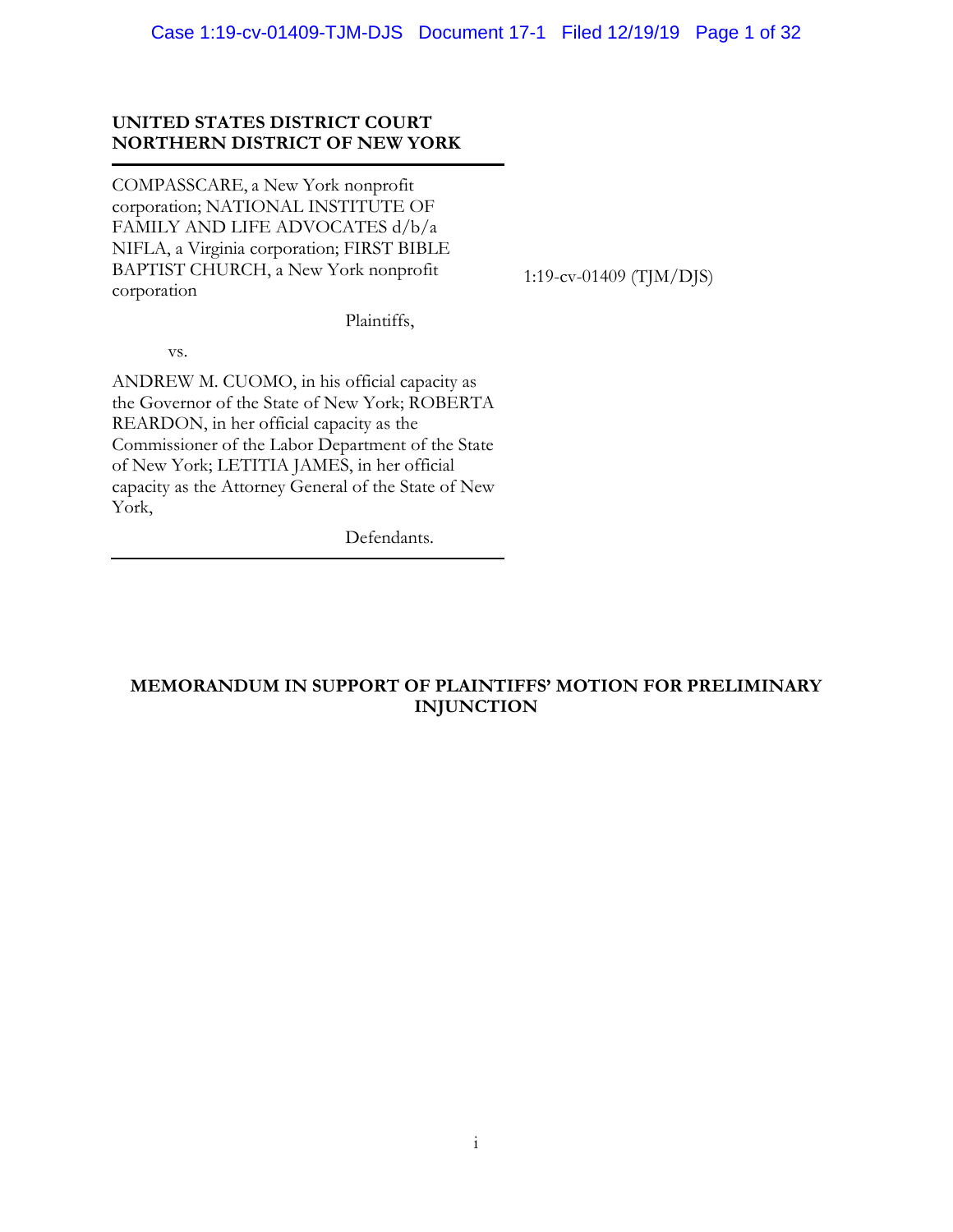# **TABLE OF CONTENTS**

| I.   | SB 660 coerces Plaintiffs to hire and retain employees who dissent from and act<br>contrary to their beliefs and missions, which is a violation of Plaintiffs' right to<br>expressive association under the First Amendment to the United States Constitution. 7 |    |                                                                                                                                                                                                                                                                          |  |  |
|------|------------------------------------------------------------------------------------------------------------------------------------------------------------------------------------------------------------------------------------------------------------------|----|--------------------------------------------------------------------------------------------------------------------------------------------------------------------------------------------------------------------------------------------------------------------------|--|--|
|      | А.                                                                                                                                                                                                                                                               |    |                                                                                                                                                                                                                                                                          |  |  |
|      | <b>B.</b>                                                                                                                                                                                                                                                        |    | SB 660 would significantly hinder Plaintiffs' ability to accomplish their pro-life                                                                                                                                                                                       |  |  |
|      | C.                                                                                                                                                                                                                                                               |    |                                                                                                                                                                                                                                                                          |  |  |
|      |                                                                                                                                                                                                                                                                  | 1. | SB 660 lacks any interest to support it, much less a compelling one10                                                                                                                                                                                                    |  |  |
|      |                                                                                                                                                                                                                                                                  | 2. | SB 660 is not narrowly tailored to meet the state's purported interest12                                                                                                                                                                                                 |  |  |
| Π.   | SB 660 violates Plaintiffs' right to free speech under the First Amendment to the                                                                                                                                                                                |    |                                                                                                                                                                                                                                                                          |  |  |
|      | A.                                                                                                                                                                                                                                                               |    | By requiring Plaintiffs to give notice to their employees of an unconstitutional                                                                                                                                                                                         |  |  |
|      | <b>B.</b>                                                                                                                                                                                                                                                        |    | SB 660 unconstitutionally regulates speech based on both content and                                                                                                                                                                                                     |  |  |
|      |                                                                                                                                                                                                                                                                  | 1. | SB 660's "notice" and "no waiver" provisions are content-based                                                                                                                                                                                                           |  |  |
|      |                                                                                                                                                                                                                                                                  | 2. | SB 660's requirement that employers express only one preferred view<br>regarding reproductive health decision making is a viewpoint-based                                                                                                                                |  |  |
| III. |                                                                                                                                                                                                                                                                  |    | By interfering with their ability to order their internal affairs in accord with their<br>religious beliefs, SB 660 violates Plaintiffs' right to religious autonomy as guaranteed<br>by the religion clauses of the First Amendment to the United States Constitution18 |  |  |
| IV.  | SB 660 violates Plaintiffs' right to the free exercise of religion under the First                                                                                                                                                                               |    |                                                                                                                                                                                                                                                                          |  |  |
|      | А.                                                                                                                                                                                                                                                               |    | Because SB 660 targets religion for disfavored treatment, it is not neutral. 21                                                                                                                                                                                          |  |  |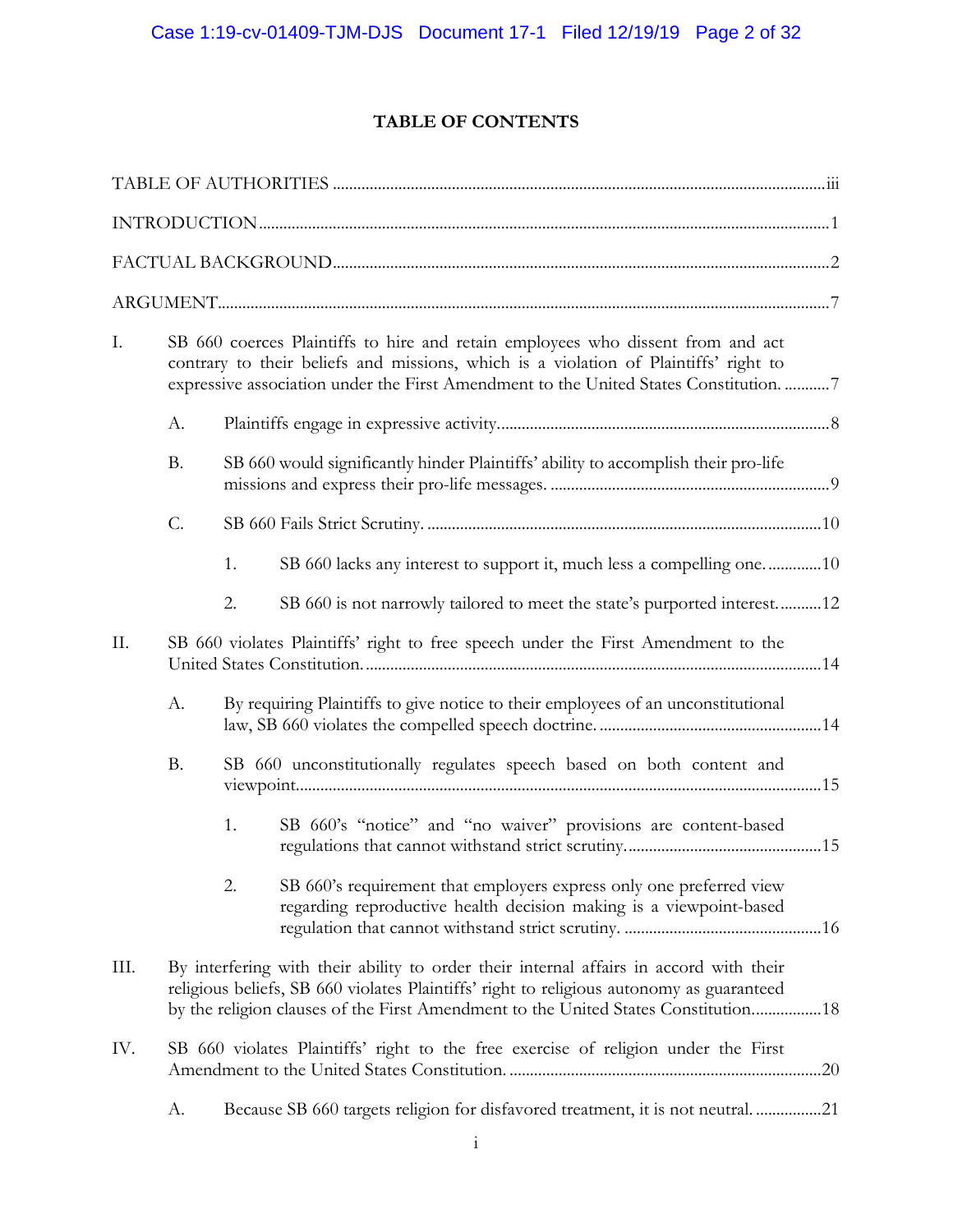# Case 1:19-cv-01409-TJM-DJS Document 17-1 Filed 12/19/19 Page 3 of 32

|     | Β. | Because it does not apply in all respects to all employers in the state, SB 660 is |  |
|-----|----|------------------------------------------------------------------------------------|--|
|     | C. |                                                                                    |  |
| V.  |    |                                                                                    |  |
| VI. |    |                                                                                    |  |
|     |    |                                                                                    |  |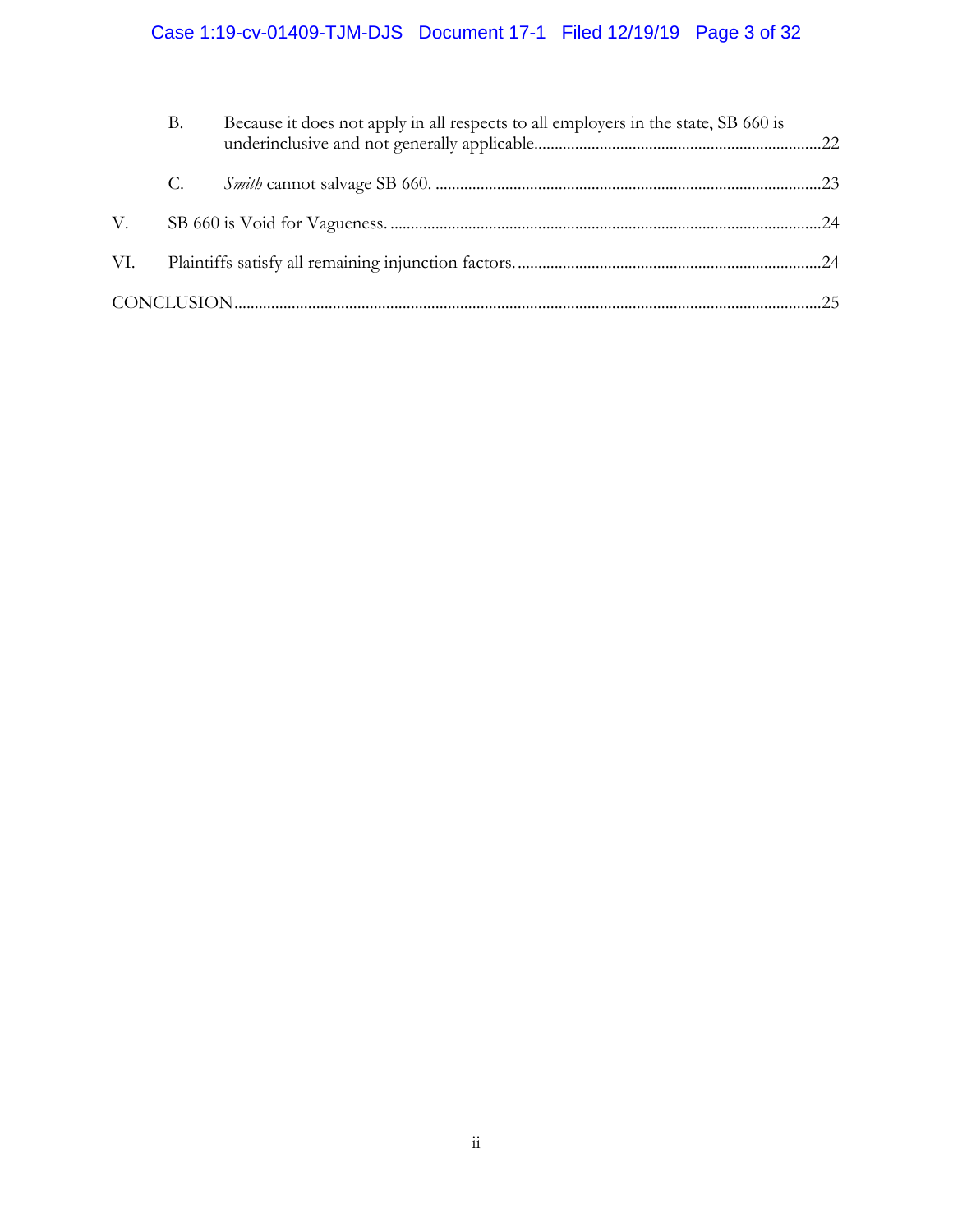# **TABLE OF AUTHORITIES**

# Cases:

| Abood v. Detroit Board of Education,                                                |
|-------------------------------------------------------------------------------------|
| American Civil Liberties Union v. Clapper,                                          |
| Boy Scouts of America v. Dale,                                                      |
| Broker Genius, Inc. v. Zalta,                                                       |
| Buck v. Gordon,                                                                     |
| Burwell v. Hobby Lobby Stores,                                                      |
| Chicago v. Morales,                                                                 |
| Church of Lukumi Babalu Aye, Inc. v. City of Hialeah,                               |
| Citigroup Global Markets, Inc. v. VCG Special Opportunities Master Fund Ltd.,       |
| City of Boerne v. Flores,                                                           |
| Consolidated Edison Co. of New York, Inc. v. Public Service Commission of New York, |
| Curay-Cramer v. Ursuline Academy of Wilmington, Delaware, Inc.,                     |
| Dayton Christian School, Inc. v. Ohio Civil Rights Commission,                      |
| <b>Employment Division v. Smith,</b>                                                |
| Eng v. Smith,                                                                       |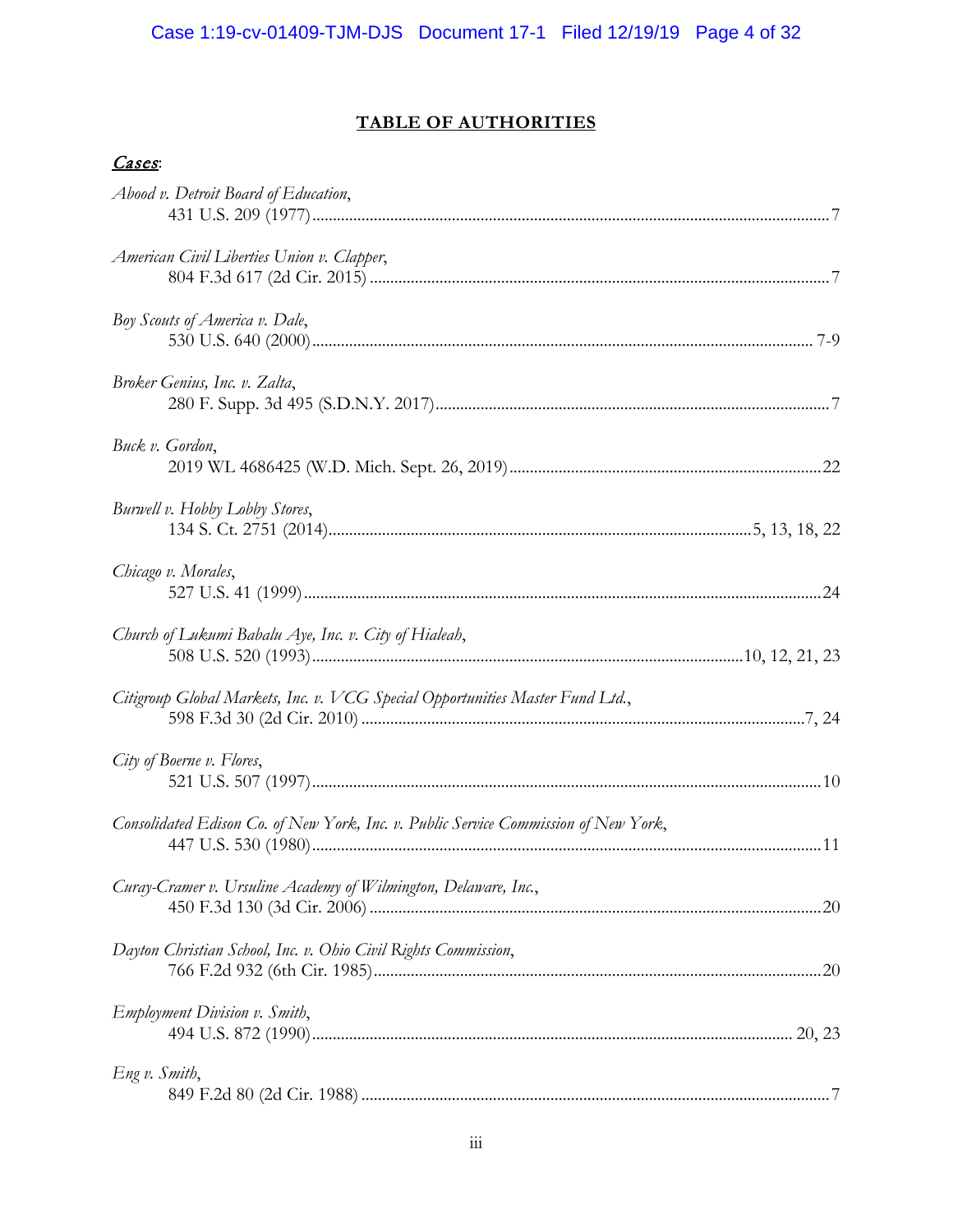# Case 1:19-cv-01409-TJM-DJS Document 17-1 Filed 12/19/19 Page 5 of 32

| Frisby v. Shultz,                                                              |  |
|--------------------------------------------------------------------------------|--|
| Gonzales v. O Centro Espirita Beneficente Uniao do Vegetal,                    |  |
| Hosanna-Tabor Evangelical Lutheran Church & School v. EEOC,                    |  |
| Hurley v. Irish-American Gay, Lesbian, and Bisexual Group of Boston,           |  |
| Kedroff v. St. Nicholas Cathedral of Russian Orthodox Church in North America, |  |
| Kennedy v. Bremerton School District,                                          |  |
| Masterpiece Cakeshop, Ltd. v. Colorado Civil Rights Commission,                |  |
| National Institute of Family and Life Advocates v. Becerra,                    |  |
| National Labor Relations Board v. Catholic Bishop of Chicago,                  |  |
| New York Progress & Protection PAC v. Walsh,                                   |  |
| Obergefell v. Hodges,                                                          |  |
| Our Lady's Inn v. City of St. Louis,                                           |  |
| Pacific Gas & Electric Company v. Public Utilities Commission of California,   |  |
| R.A.V. v. City of St. Paul, Minnesota,                                         |  |
| Reed v. Town of Gilbert,                                                       |  |
| Riley v. National Federation of the Blind of North Carolina, Inc.,             |  |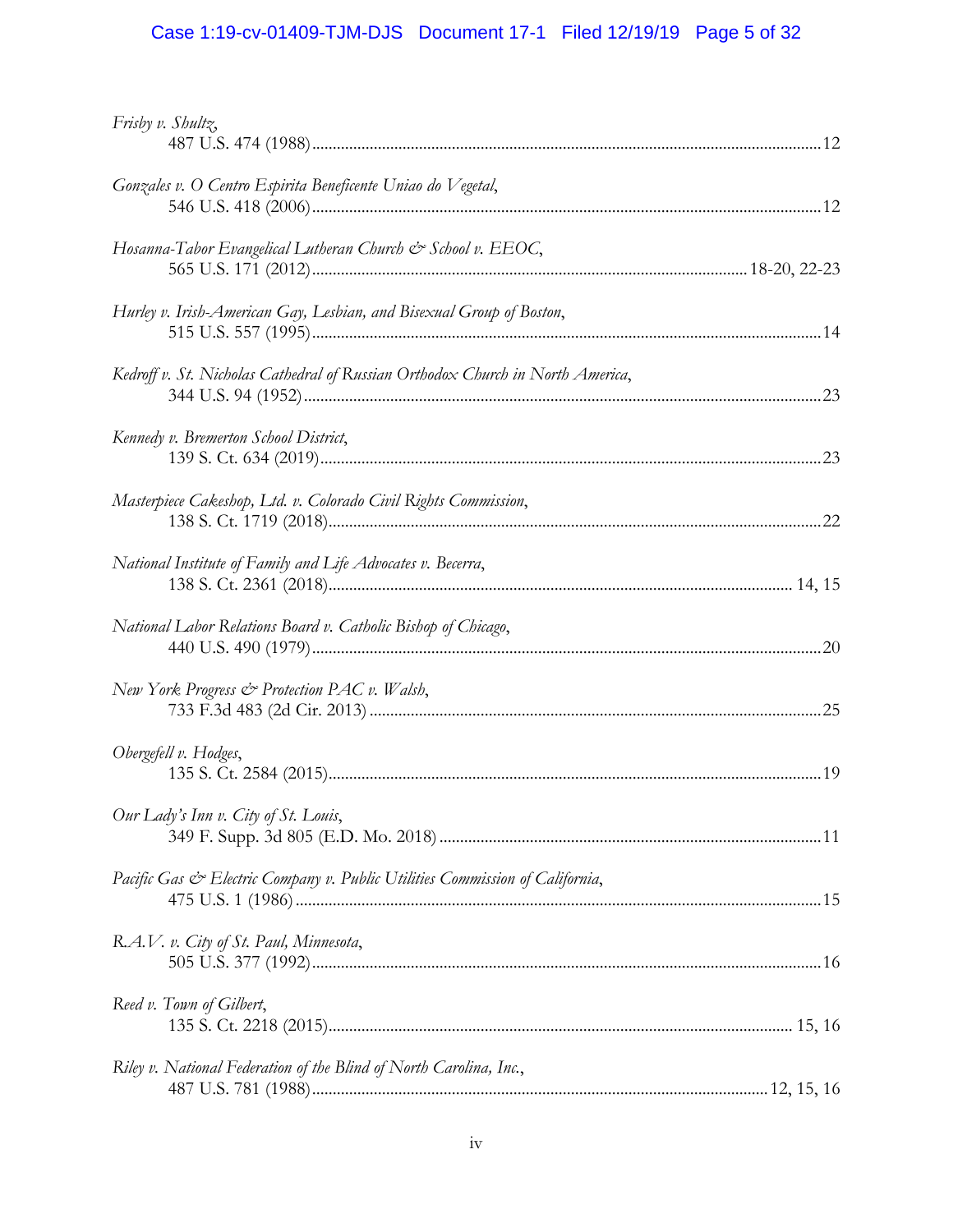# Case 1:19-cv-01409-TJM-DJS Document 17-1 Filed 12/19/19 Page 6 of 32

| Roberts v. U.S. Jaycees,                                                                                       |  |
|----------------------------------------------------------------------------------------------------------------|--|
| Rosenberger v. Rector $\mathcal O$ Visitors of University of Virginia,                                         |  |
| Serbian E. Orthodox Diocese for United States of America & Canada v. Milivojevich,                             |  |
| Sorrell v. IMS Health Inc.,                                                                                    |  |
| Trinity Lutheran Church of Columbia, Inc. v. Comer,                                                            |  |
| Turner Broadcasting Systems, Inc. v. Federal Communications Commission,                                        |  |
| Union Free School District No. 6 of Towns of Islip & Smithtown v. New York State Human Rights Appeal<br>Board, |  |
|                                                                                                                |  |
| United States v. Playboy Entertainment Group,                                                                  |  |
| Village of Arlington Heights v. Metropolitan Housing Development Corporation,                                  |  |
| Watson v. Jones,                                                                                               |  |
| Wooley v. Maynard,                                                                                             |  |
|                                                                                                                |  |

# Other.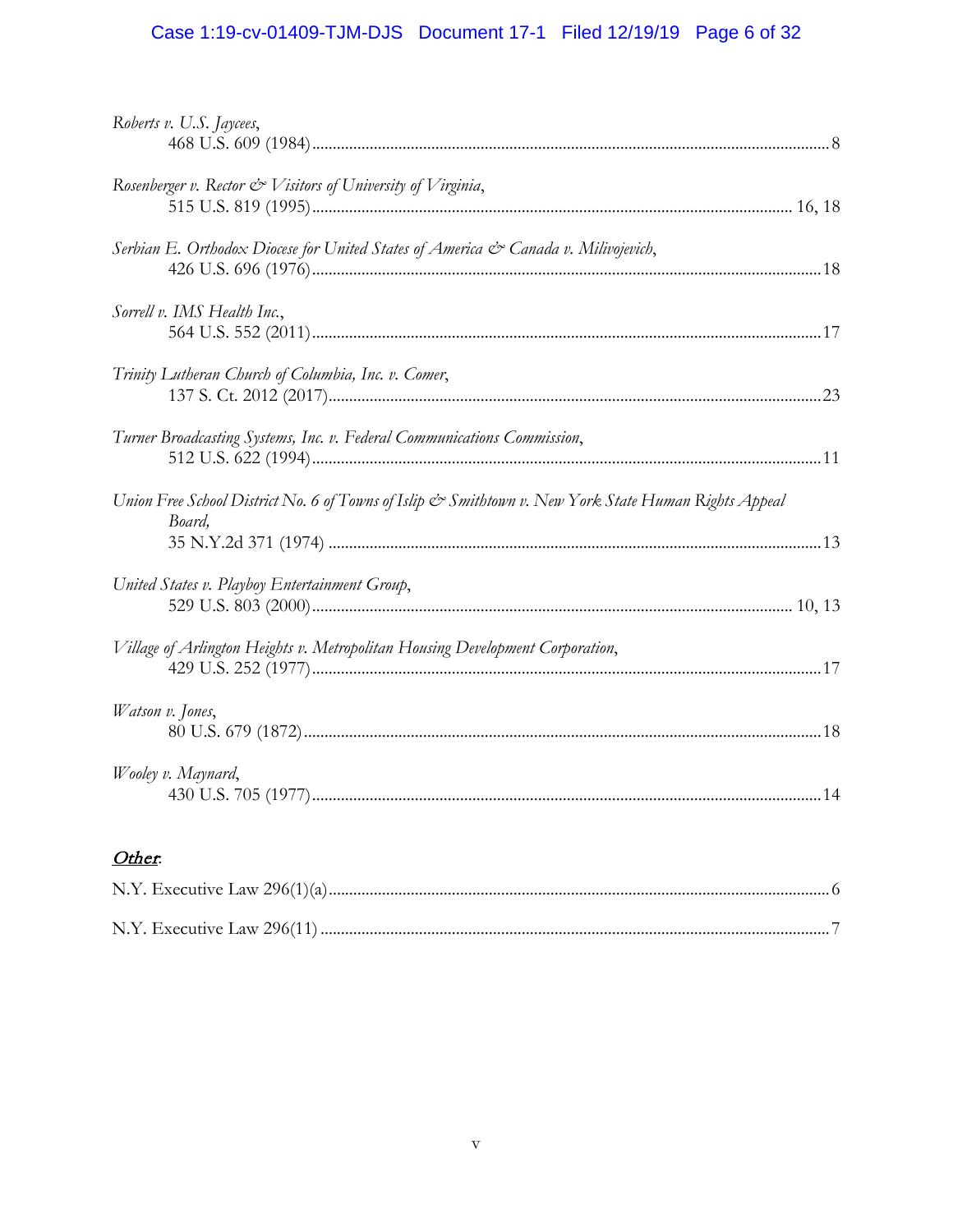#### **INTRODUCTION**

In passing SB 660, the so-called "Boss Bill," New York has sacrificed the United States Constitution to advance a legislative agenda preferencing abortion and contraception. The state's calculated action in this regard runs roughshod over the constitutional rights of Plaintiffs and other similarly-situated religious and pro-life employers. Absent declaratory and injunctive relief from this Court, Plaintiffs will be prevented from making employment decisions consistent with their religious beliefs and missions, and could be saddled with existentially threatening monetary penalties for merely refusing to comply with this affront to their religious autonomy.

SB 660 provides, in pertinent part, that "[a]n employer shall not . . . discriminate . . . against an employee . . . because of or on the basis of the employee's . . . reproductive health decision making." Verified Complaint (hereinafter "VC"), Exh. 1.<sup>1</sup> Although the legislature sold it as a matter rooted in simple fairness, the legislative record reveals not one single instance of employment discrimination based upon reproductive health decisions ever having taken place in New York State. That is not surprising, however, because SB 660 is not a law designed to remedy a demonstrable problem, but rather a state-wielded cudgel designed to compel religious and pro-life employers to hew to the state's chosen orthodoxy on abortion, contraception, and sexual morality.

SB 660 forces pro-life pregnancy care centers, religious schools, and even churches to hire and employ those who refuse to abide by organizational codes of conduct and statements of faith on these fundamentally important and hotly contested issues. It does so by prohibiting these organizations

<sup>1</sup> SB 660 created a new section in New York's labor law, § 203-e. *See* VC, Exh. 1. After the legislature passed SB 660 but before it became law, the legislature passed SB 4413, which amended the employee handbook notice provision contained in SB 660 so that it would take effect "on the sixtieth day after" SB 660 took effect. *See* SB 4413 at §3, https://legislation.nysenate.gov/pdf/bills/2019/s4413. When Plaintiffs filed their complaint, the state had not yet delivered SB 4413 to Governor Cuomo and it was therefore not operative. However, after the Plaintiffs filed their complaint, the legislature delivered SB 4413 to the governor and he subsequently signed it on November 25, 2019. SB 4413's passage has no effect on the arguments raised by Plaintiffs here. For the sake of continuity and ease of reference, Plaintiffs continue to refer to the law being challenged as "SB 660."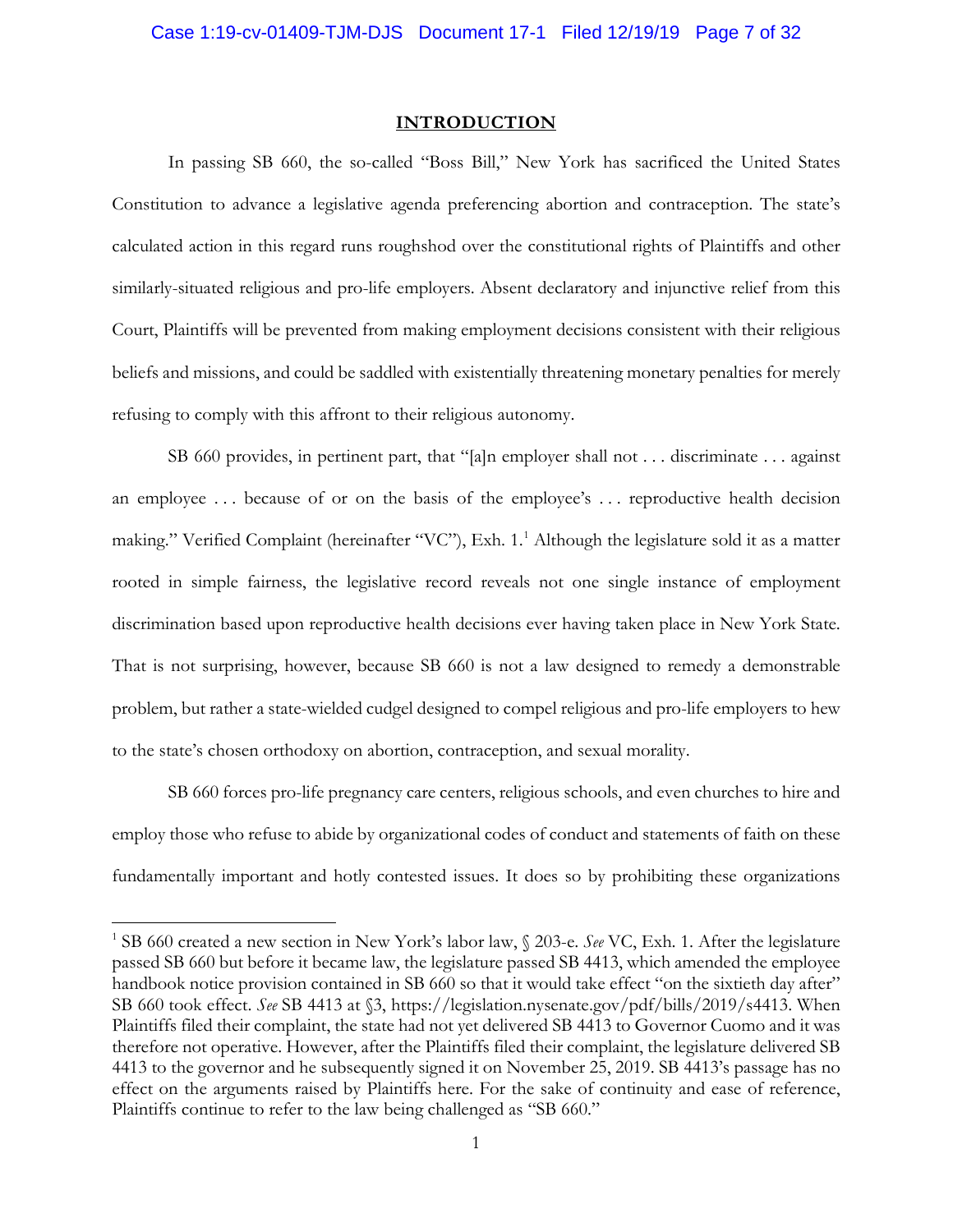#### Case 1:19-cv-01409-TJM-DJS Document 17-1 Filed 12/19/19 Page 8 of 32

from enforcing codes of conduct essential to accomplishing their core missions, and by compelling them to speak the government's message that their employees are free, without consequence, to violate organizational religious beliefs regarding abortion, contraception, and sexual morality.

SB 660 enforces these unconstitutional strictures by providing for draconian enforcement mechanisms and penalties, including state enforcement proceedings, private rights of action, liquidated damages, and awards of attorneys' fees. As explained in more detail below, SB 660 violates Plaintiffs' rights to expressive association, free exercise of religion, religious autonomy, and free speech under the First Amendment to the United States Constitution. Furthermore, because it relies on vague terms and standards in purporting to regulate them, SB 660 also violates Plaintiffs' right to due process under the Fourteenth Amendment. Plaintiffs have no recourse but to seek refuge from SB 660 in this Court, as its operation against them will otherwise result in irreparable harm. Plaintiffs therefore merit preliminary injunctive relief.

## **FACTUAL BACKGROUND**

#### **Plaintiffs**

Plaintiffs are pro-life and religious organizations who spread a faith-informed message that all life is sacred. They exist to protect unborn life, to advocate against abortion and abortifacient drugs, and to provide support to women so they may choose life for their unborn children. Predictably and of necessity, Plaintiffs require their employees to live out their pro-life missions and beliefs, or in other words, to practice what they preach. VC ¶¶ 19-22; 55-96; 97-113; 114-140.

Plaintiff **Compass Care Pregnancy Services** ("CompassCare") is a faith-based non-profit pregnancy care center located in Rochester, NY which offers assistance to women free of charge. Harden Aff. at ¶¶ 4-6. It receives no government funding and provides, among other services, clinical pregnancy testing, ultrasound exams, and comprehensive pregnancy, abortion, and adoption options consultations. It also maintains a number of websites and a blog through which it regularly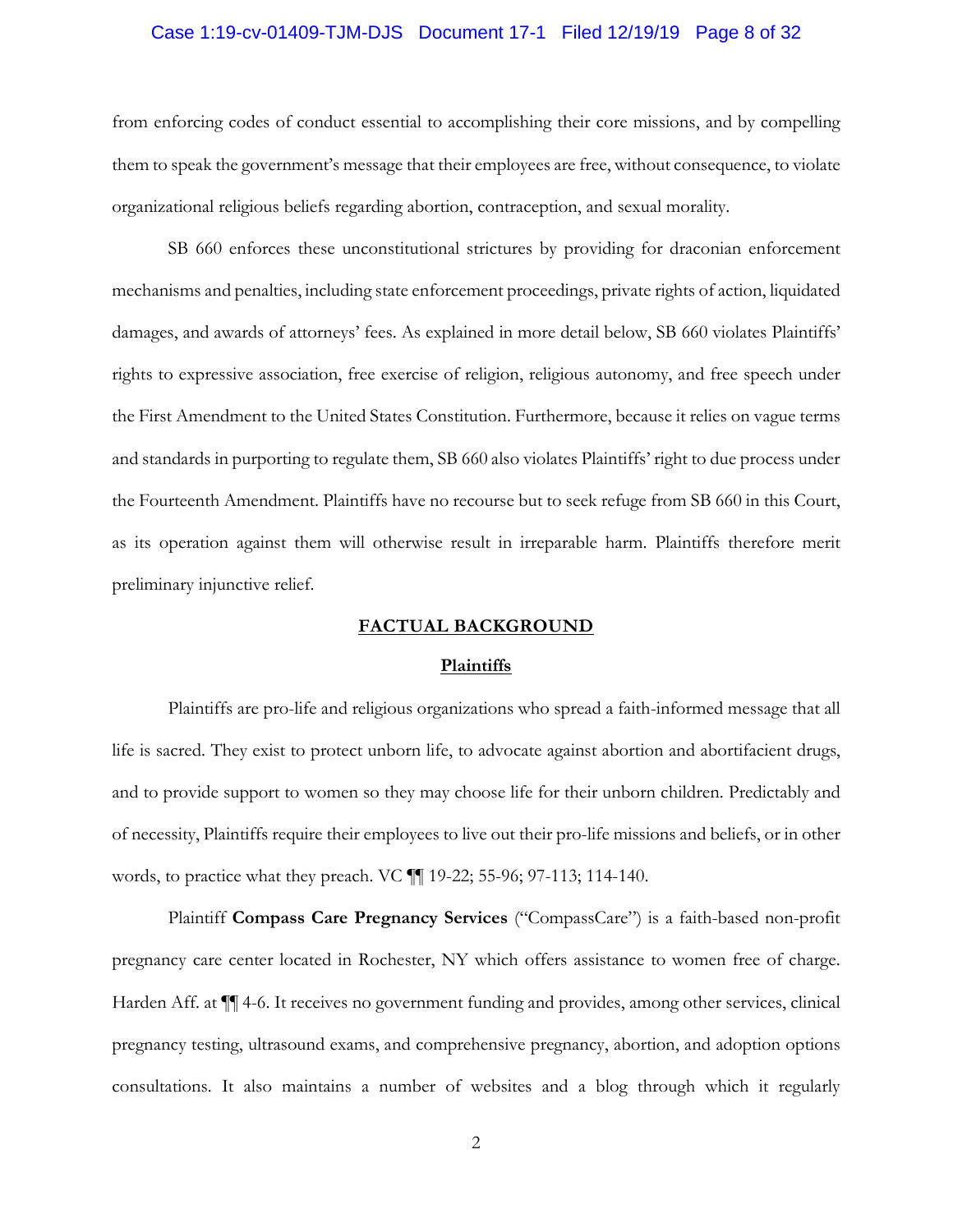## Case 1:19-cv-01409-TJM-DJS Document 17-1 Filed 12/19/19 Page 9 of 32

communicates its pro-life message. *Id*. at ¶ 28. In the clinic setting CompassCare provides its patients accurate and comprehensive information concerning prenatal development, abortion procedures and risks, and alternatives to abortion. However, because it believes that every abortion claims an innocent life, and that every such life is a gift from God that should not be destroyed, it does not and cannot recommend, provide, or refer for abortions or abortifacient drugs or devices. *Id.* at  $\P$  [10-11; 21. CompassCare's religious beliefs permeate its mission and all of its activities, and it views itself as an outreach ministry of Jesus Christ through His church. During every patient interaction, a CompassCare staff member offers to share the Gospel message of God's love and hope to those who wish to hear it. *Id.* at  $\P$  7. Employees are expected to communicate CompassCare's pro-life message and to live that message out in their daily lives. Anything less would compromise its life-saving mission and run counter to the pro-life ethic and message it exists to foster and communicate. VC ¶¶ 14-18.

Plaintiff **National Institute of Family and Life Advocates ("NIFLA")** is a non-profit membership organization comprised of a network of both medical and non-medical pregnancy care centers providing pro-life services and information to women facing unplanned pregnancies. Glessner Aff. at  $\P$  3-4. NIFLA is incorporated as a religious organization and has 41 member centers in New York. *Id.* at  $\P$  3. A central part of NIFLA's mission is to help its member centers advance their prolife objectives. As with NIFLA itself, its New York member centers pursue their pro-life mission and spread their pro-life message as an exercise of their religious beliefs. *Id*. at ¶ 9.

Plaintiff **First Bible Baptist Church** ("First Bible") is a Christian church in Hilton, N.Y. which has been spreading the Gospel message of Jesus Christ to the greater Rochester area for over 50 years. Pestke Aff. at ¶ 4. First Bible also operates as one of its ministries Northstar Christian Academy, a traditional curriculum school educating approximately 350 students from preschool/daycare through 12th grade. *Id*. at ¶¶ 14-15. First Bible—as both church and school holds, actively professes, and teaches historic and orthodox Christian beliefs on the sanctity of human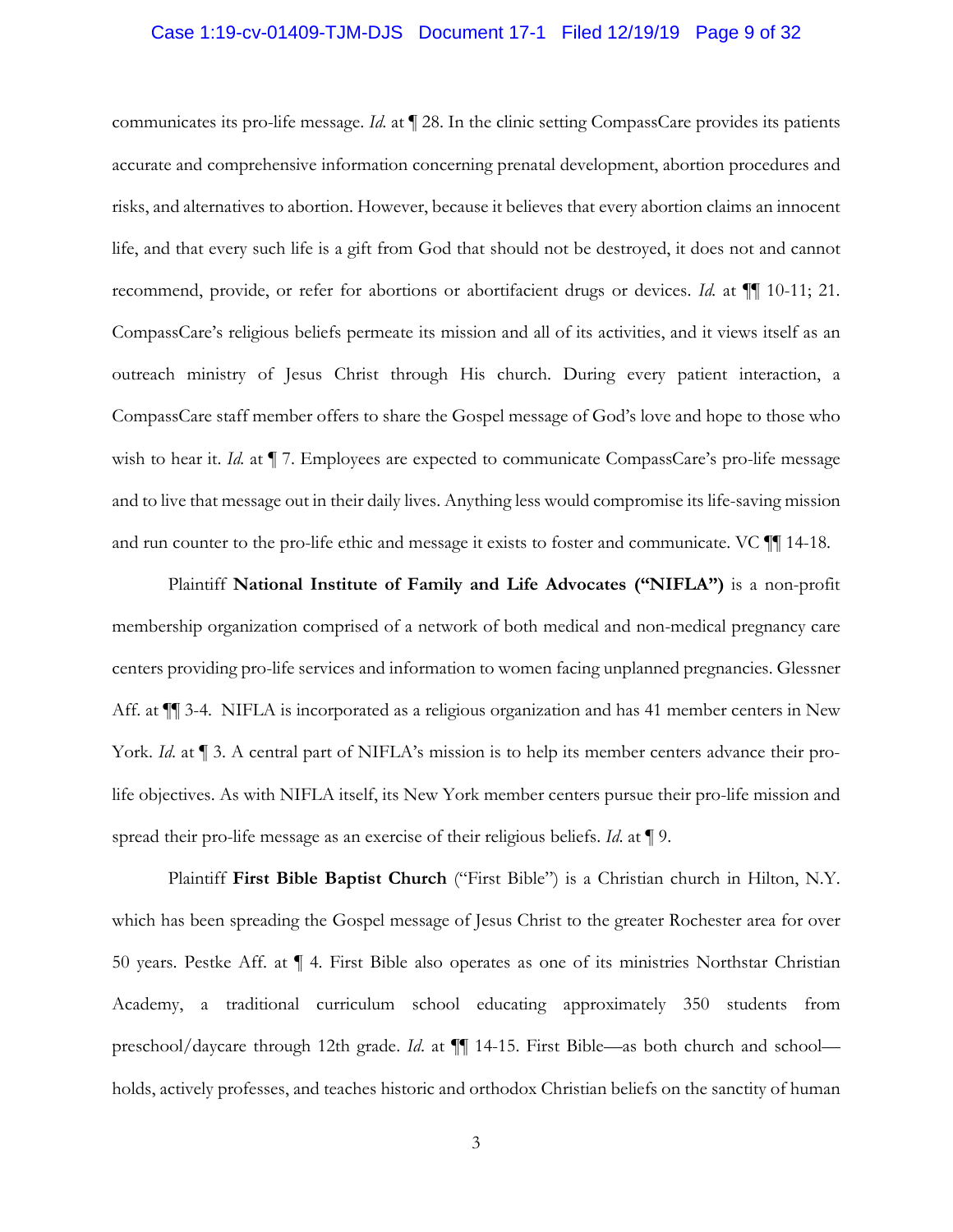#### Case 1:19-cv-01409-TJM-DJS Document 17-1 Filed 12/19/19 Page 10 of 32

life, including the belief that each human life, from the moment of conception, is formed by God and bears His image. *Id*. at ¶¶ 5-7. First Bible therefore holds that participation in, facilitation of, or payment for abortion in any circumstance is a grave sin. *Id*. at ¶ 6.

#### **SB 660**

SB 660, which was signed into law by Governor Cuomo on November 8, 2019, provides that "[a]n employer shall not. . . discriminate nor take any retaliatory personnel action against an employee . . . because of or on the basis of the employee's or dependent's reproductive health decision making." VC, Exh. 1. It further provides that "[a]n employer shall not . . . require an employee to sign a waiver or other document which purports to deny an employee the right to make their own reproductive health care decisions." *Id*. Finally, it provides that "[a]n employer that provides an employee handbook to its employees must include in the handbook notice of employee rights and remedies under this section." *Id*.

Although SB 660 purports to remedy employment discrimination based upon the reproductive health decisions of employees, its legislative history contains not one documented instance of any such discrimination ever having taken place, whether in New York State or elsewhere. VC ¶ 8. The lack of any government interest supporting SB 660 does not mean, however, that the state lacked a motive in passing it. In fact, SB 660's legislative history reveals an intent to target religious and pro-life organizations for disfavored treatment. The locus of such disfavor is made patently clear by SB 660's legislative history. The state disapproved of the many cases filed by religious employers against the federal Affordable Care Act's (hereinafter "ACA") contraceptive mandate, and wanted to ensure that going forward religious employers in New York would have no ability to run their operations consistent with their faith and conscience—instead they would be compelled to bow to the state's own orthodoxy regarding matters of "reproductive health." VC ¶¶ 10-16.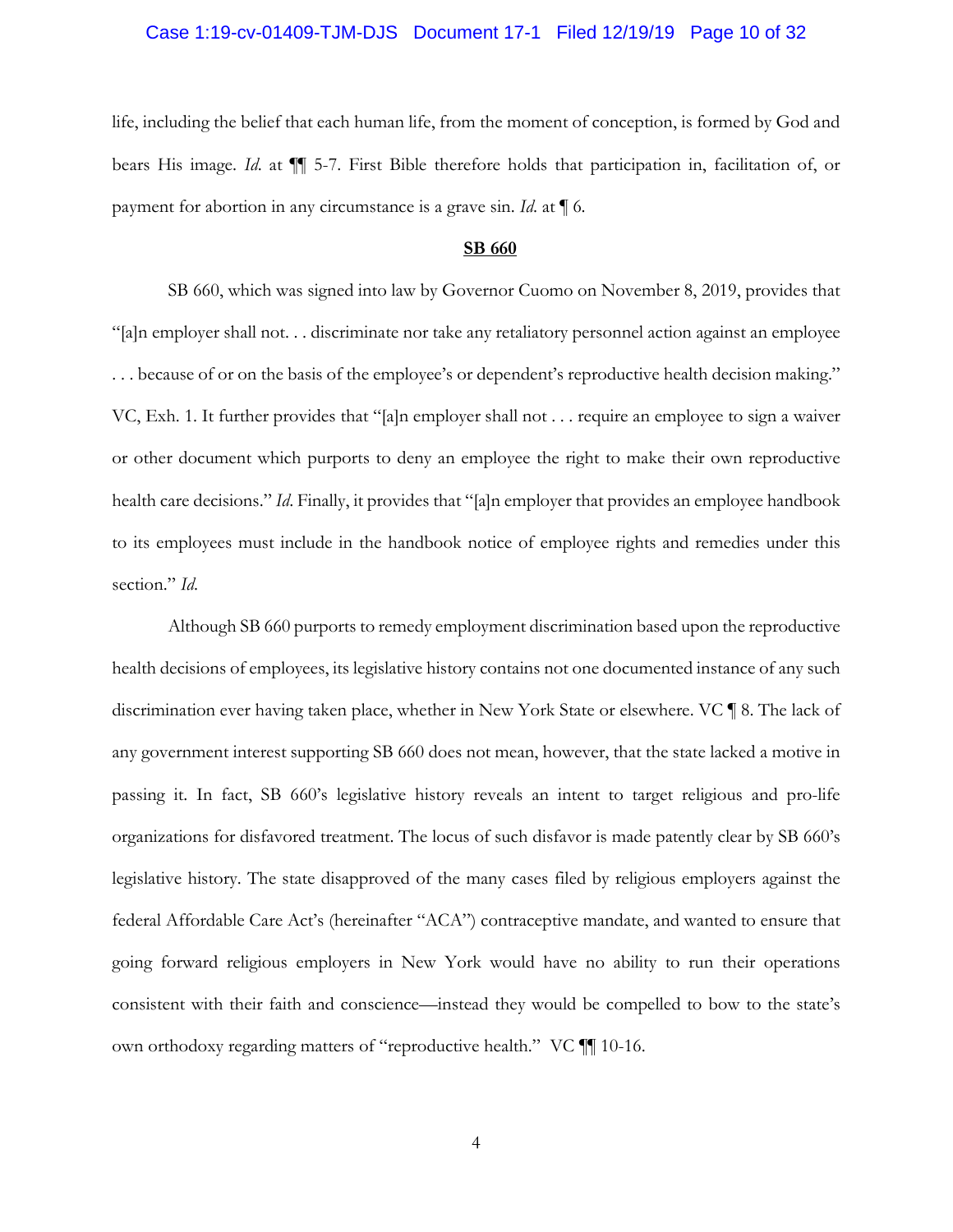#### Case 1:19-cv-01409-TJM-DJS Document 17-1 Filed 12/19/19 Page 11 of 32

In its official justification for SB 660 the legislature characterized employer challenges to the ACA as a denial of reproductive healthcare, rather than what they actually were—religious employers' lawful petitioning of the courts to protect their free exercise rights in the wake of the federal government's attempt to coerce them into providing abortifacient drugs. *See* New York State Assembly Bill A584 Bill Transcript at 433, https://bit.ly/2FH81pv (last visited Dec. 17, 2019), VC, Exh. 2; *see also* Senate Bill S660 Bill Summary, https://bit.ly/2CIhJ9o (last visited Dec. 17, 2019), VC, Exh. 3 (characterizing ACA lawsuits by employers as attempts to "prevent employees from accessing [contraceptive] benefit[s]" and stating that SB 660 was necessary to "ensure that legal loopholes are corrected to ensure that employees' decisions about pregnancy, contraception, and reproductive health are . . . protected under state law"). The main sponsor of SB 660 in the Senate, Senator Jennifer Metzger, went even further in this vein, decrying as "dangerous" the United States Supreme Court's holding in *Burwell v. Hobby Lobby Stores, Inc.*, 573 U.S. 682 (2014), which recognized that a closely-held for-profit corporation had a right to the free exercise of religion. Senator Metzger openly declared that SB 660 was designed to prevent lawsuits filed by religious employers, and the Supreme Court's decision vindicating the constitutional right to the free exercise of religion, from "further encroach[ing]" on the "private decisions of employees." *See* VC, Ex. 2 at 433-34; VC  $\P$  12-13.

These comments themselves are amply sufficient to establish religious targeting, but the legislative record reveals still more evidence of animus. For instance, although state officials knew SB 660 would sweep into its ambit religious and pro-life organizations the state had no business regulating in this manner, they refused to provide any religious exemption to the law—unlike other New York laws. See VC ¶ 15-16.<sup>2</sup> Assemblywoman Ellen Jaffee, SB 660's main Assembly sponsor, acknowledged

<sup>&</sup>lt;sup>2</sup> For example, New York's Human Rights Law, which protects employees from discrimination based on almost every other conceivable category, including "age, race, creed, color, national origin, sexual orientation, gender identity or expression, military status, sex, disability, predisposing genetic characteristics, familial status, marital status, or domestic violence victim status," N.Y. Exec. Law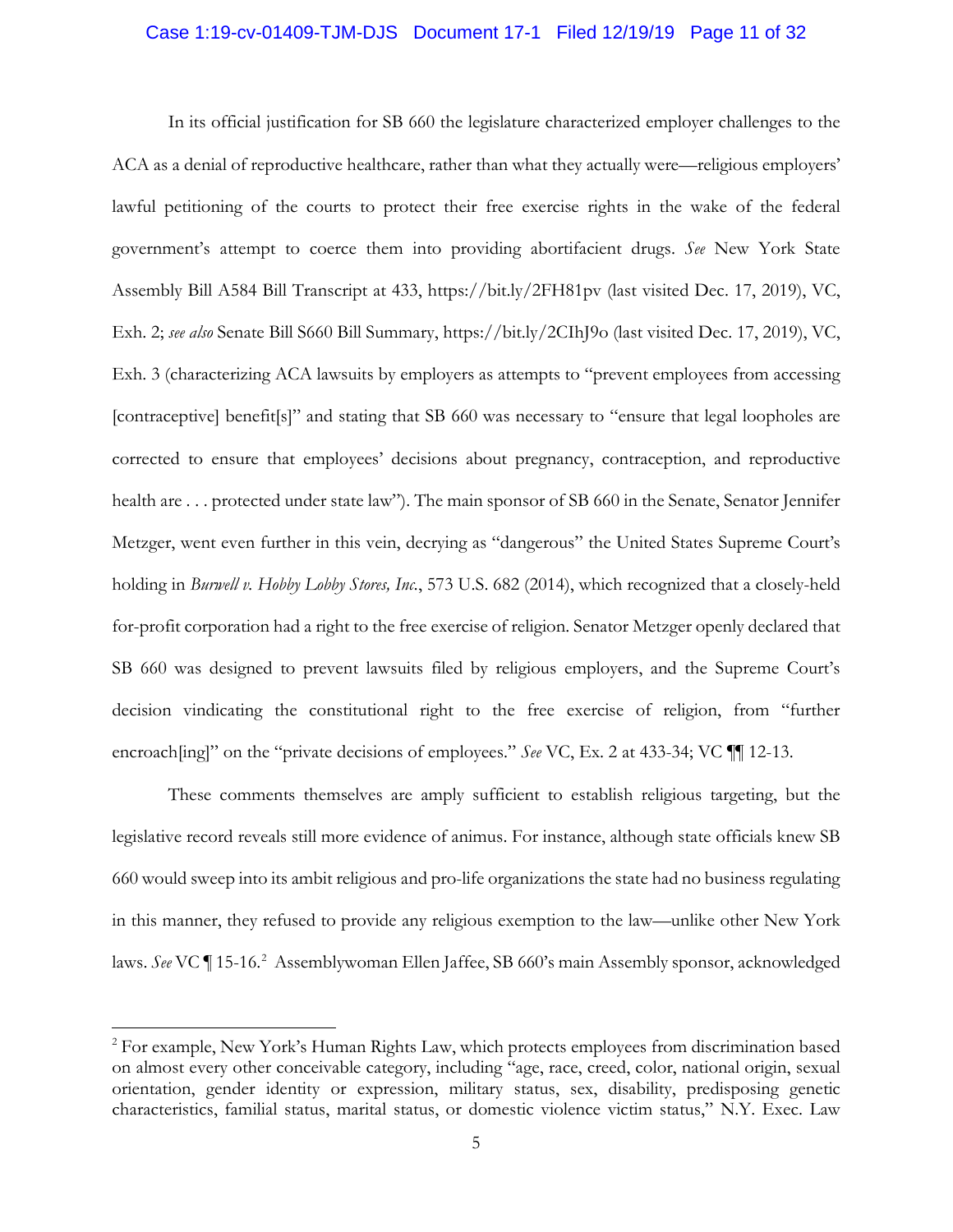#### Case 1:19-cv-01409-TJM-DJS Document 17-1 Filed 12/19/19 Page 12 of 32

the existence of a "ministerial exception" but stated that SB 660 nonetheless applies to every employer in the state. *See* VC, Exh. 3 at 125. She explained that religious employers who may merit the exception under extant precedent would not be able to enjoy it outright, but would instead have to raise it as a defense to any suit brought under SB 660, as if the trauma and expense of litigation to defend one's rights was a *good* outcome for religious employers. *Id*. In other words, through SB 660 the state is forcing religious employers—including churches—to prove their right to operate according to their religious beliefs, even though it knows from the outset that those employers most assuredly have that right. The state's decision to inflict this "process as punishment" against religious entities is another clear marker for religious targeting.

Alarmingly, the disabilities visited upon pro-life and religious organizations by SB 660 threaten the very existence of Plaintiffs, all of which are non-profits with limited budgets. *See* VC ¶¶ 203-06. That is because SB 660 not only permits state authorities to enforce the law against Plaintiffs, but also deputizes private individuals to bring suit against them. With respect to such private lawsuits, SB 660 permits depredations which could financially cripple Plaintiffs. SB 660, for instance, permits courts to "award damages, including, but not limited to, back pay, benefits and reasonable attorneys' fees and costs," along with "liquidated damages equal to one hundred percent of the award for damages." VC, Exh. 1. Plaintiffs are thus faced with the choice of denying their faith and doing the state's bidding, or shutting down their ministries. Because the state may not constitutionally impose this choice on Plaintiffs, injunctive relief is necessary and appropriate. Without such relief Plaintiffs will suffer irreparable harm.

<sup>§ 296(1)(</sup>a), *does* contain a religious exemption. *See* N.Y. Exec. Law § 296 (11). Thus, although SB 660 essentially adds a protected class to New York State's employment discrimination laws based on "reproductive health decision making," the legislature intentionally chose not to grant the appropriate religious exemption, thereby further evincing religious targeting.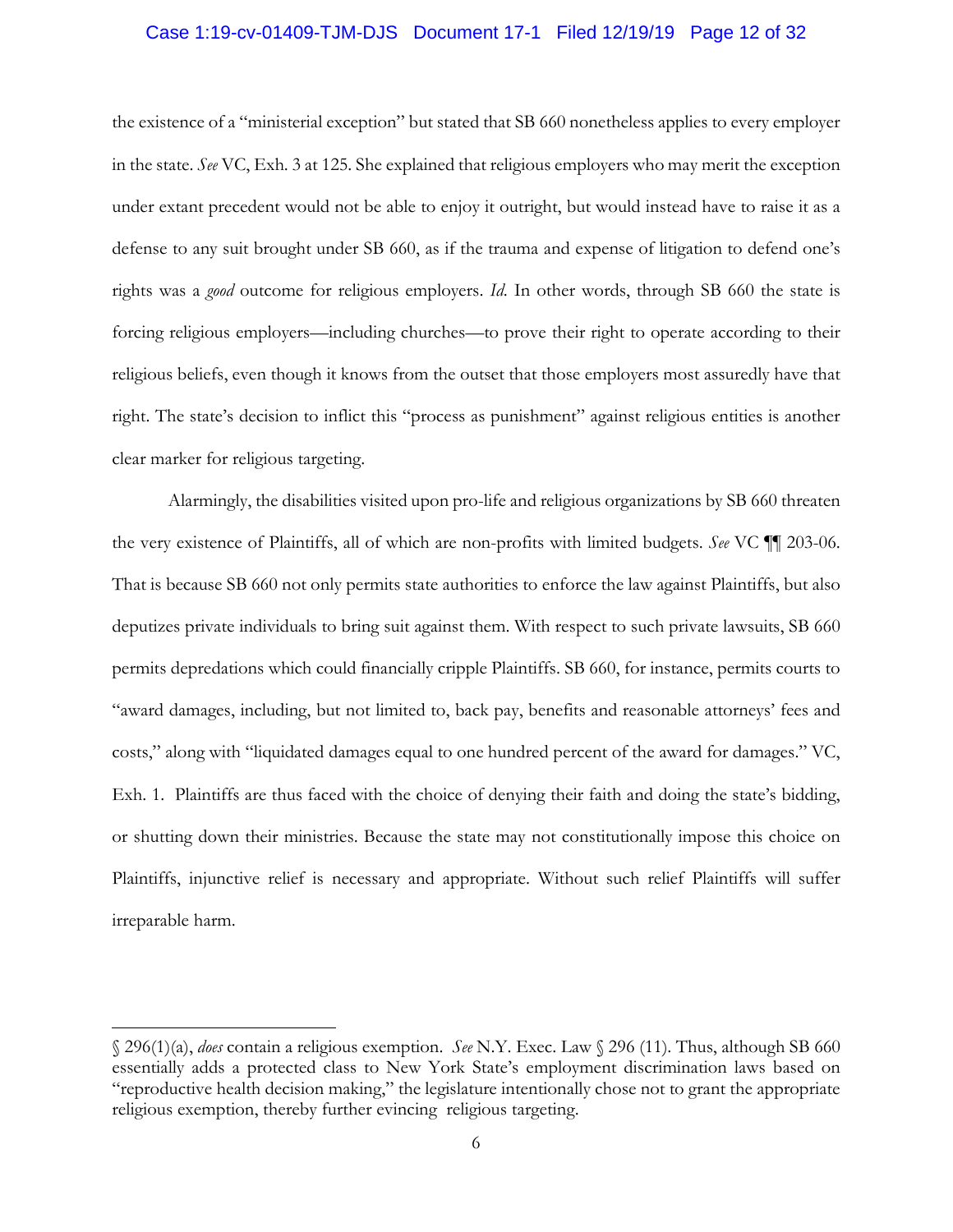#### **ARGUMENT**

To obtain a preliminary injunction, Plaintiffs must show: (1) a likelihood of success on the merits; (2) a likelihood of irreparable harm; (3) the balance of hardships tips in their favor; and (4) an injunction is in the public interest. *ACLU v. Clapper*, 804 F.3d 617, 622 (2d Cir. 2015). In the First Amendment context, "the likelihood of success on the merits is the dominant, if not dispositive, factor." *N.Y. Progress & Protection PAC v. Walsh*, 733 F.3d 483, 488 (2d Cir. 2013). But Plaintiffs "need not show that success is an absolute certainty" to demonstrate a likelihood of success on the merits. *Broker Genius, Inc. v. Zalta*, 280 F. Supp. 3d 495, 510 (S.D.N.Y. 2017) (quoting *Eng v. Smith*, 849 F.2d 80, 82 (2d Cir. 1988)). Rather, they must merely demonstrate that "the probability" of prevailing "is better than fifty percent." *Id*. Additionally, Plaintiffs may also be granted an injunction by showing that there are "sufficiently serious questions going to the merits to make them a fair ground for litigation," and that the "balance of hardships tip[s] decidedly toward" them. *Citigroup Glob. Mkts., Inc. v. VCG Special Opportunities Master Fund Ltd.*, 598 F.3d 30, 35 (2d Cir. 2010). Because Plaintiffs comfortably satisfy each of these requirements, they are entitled to injunctive relief.

# **I. SB 660 coerces Plaintiffs to hire and retain employees who dissent from and act contrary to their beliefs and missions, which is a violation of Plaintiffs' right to expressive association under the First Amendment to the United States Constitution.**

The right to expressive association prevents the very type of intrusive, majoritarian meddling represented by SB 660. *See Boy Scouts of Am. v. Dale*, 530 U.S. 640, 647-48 (2000) (warning against "[g]overnment actions" that "intru[de] into the internal structure or affairs of an association like a regulation that forces the group to accept members it does not desire," and explaining that the right to expressive association "is crucial in preventing the majority from imposing its views on groups that would rather express other, perhaps unpopular, ideas")(internal quotations and citations omitted). Indeed, by virtue of the First and Fourteenth Amendments Plaintiffs have the "freedom . . . to associate for the purpose of advancing [their] beliefs and ideas." *Abood v. Detroit Bd. of Ed.*, 431 U.S.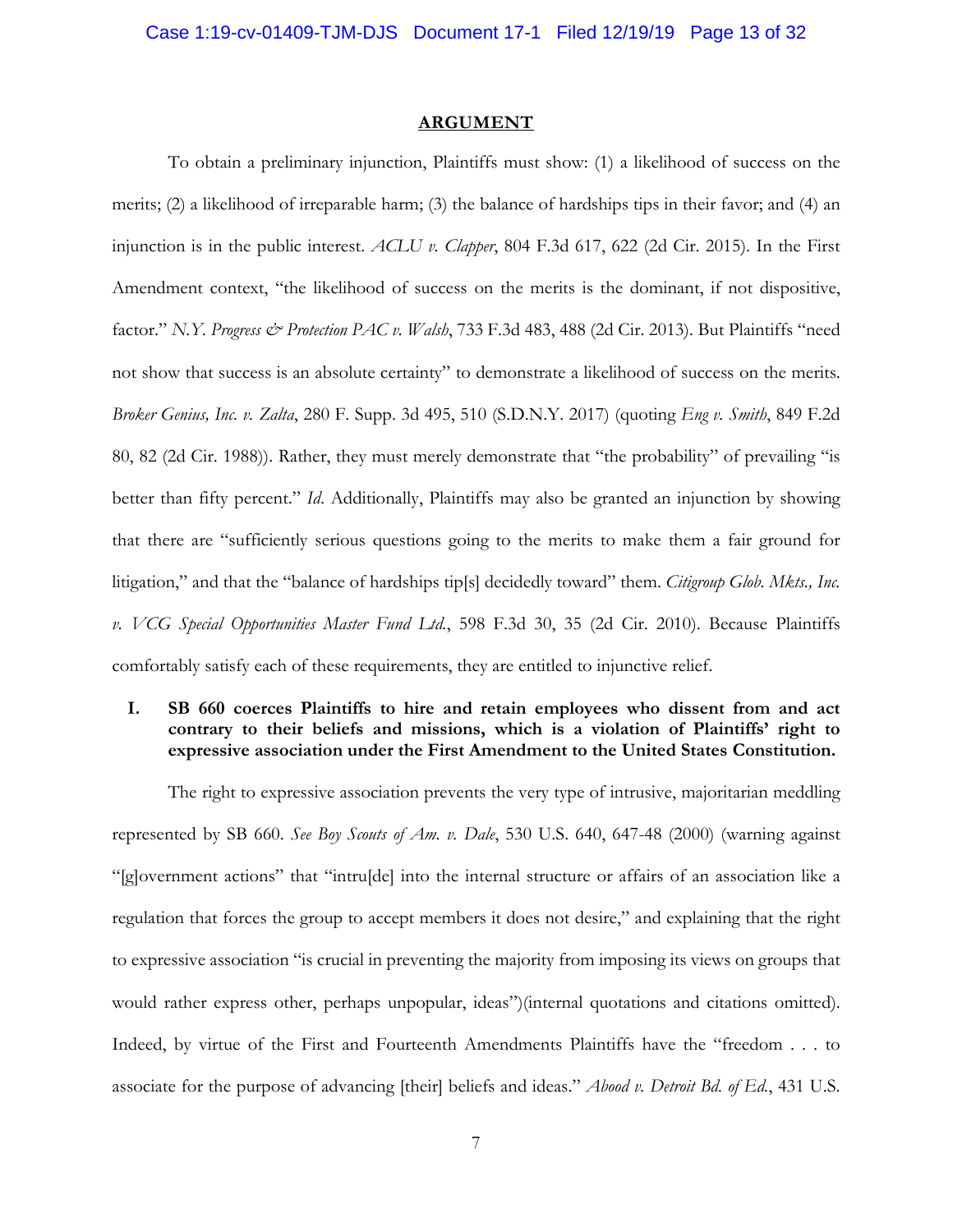## Case 1:19-cv-01409-TJM-DJS Document 17-1 Filed 12/19/19 Page 14 of 32

209, 233 (1977). This freedom entails not only the right to "associate with others in the pursuit of a wide variety of political, social, economic, educational, religious, and cultural ends," *Roberts v. U.S. Jaycees*, 468 U.S. 609, 622 (1984), but also the freedom not to associate with those who express contrary views. *Dale*, 530 U.S. at 648; *Roberts*, 468 U.S. at 623 ("[f]reedom of association . . . presupposes a freedom not to associate").

In assessing whether SB 660 violates Plaintiffs' right to expressive association, this Court must determine whether they "engage[] in expressive activity," whether the law "would significantly affect [their] ability to advocate public or private viewpoints," and whether the state has a compelling interest which justifies interfering with Plaintiffs' expression, and assuming it can identify one, whether the state has advanced that interest using the least restrictive means. *Dale*, 530 U.S. at 648, 650, 657-58. Taking each inquiry in its turn reveals that SB 660 cannot pass constitutional muster.

## **A. Plaintiffs engage in expressive activity.**

An organization comes within the protection of the First Amendment's right to expressive association if it "engage[s] in some form of expression, whether it be public or private." *Dale*, 530 U.S. at 648. Put another way, an organization "engages in expressive activity" when it "seeks to transmit a system of values." *Id*. at 650. Based on these guideposts, by joining together for the purpose of communicating their religiously-informed pro-life worldview, Plaintiffs clearly engage in expressive activity. *See Roberts*, 468 U.S. at 626-27 (characterizing the Jaycees as an expressive association as a result of its "civic, charitable, lobbying, fundraising, and other activities").

CompassCare engages in expressive activity each time it meets with a patient and provides comprehensive information regarding pregnancy and childbirth in hopes that the woman will choose life for her unborn child, each time it offers to share the Gospel with patients as an outreach ministry of Jesus Christ through his church, and each time it authors a blog post or radio spot to provide the community insight into the effect that abortion, contraception, and related issues have on our culture.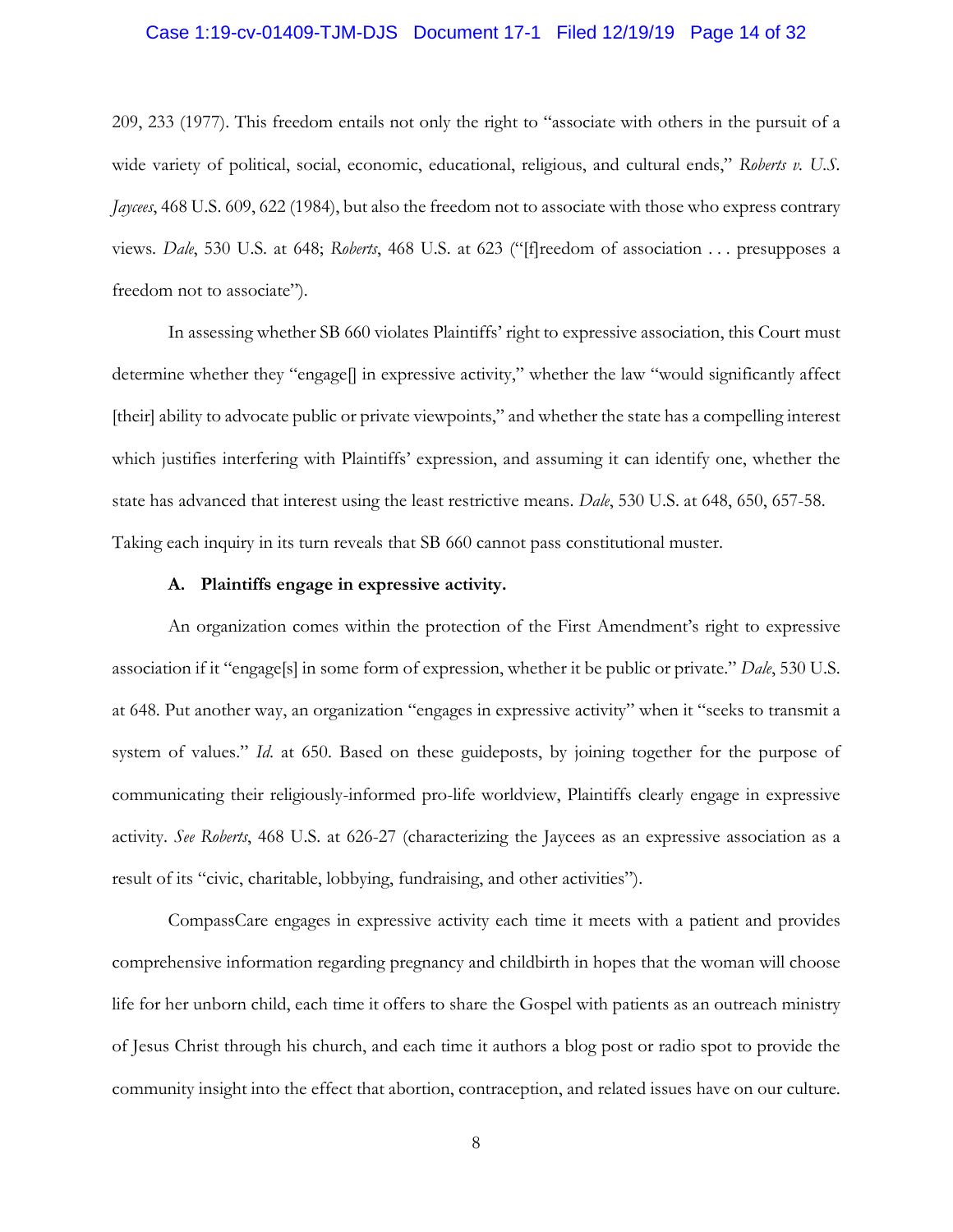#### Case 1:19-cv-01409-TJM-DJS Document 17-1 Filed 12/19/19 Page 15 of 32

*See* VC ¶¶ 20, 76, 96. Plaintiff NIFLA engages in expressive activity by establishing a network of pregnancy care centers dedicated to achieving an abortion-free America; by equipping such centers with legal counsel, support, and guidance on how best to communicate a pro-life message and vision in their communities; and by holding educational seminars to help centers more effectively transmit their pro-life message and thereby save more unborn lives. *See* VC ¶¶ 97; 99-101. And Plaintiff First Bible engages in expressive activity by preaching the Gospel, by inculcating the Christian faith to its students at Northstar Christian Academy, by working with local pro-life pregnancy centers, and by transmitting Christ's message of love and hope to the broader world through its vibrant missionary program. *See* VC ¶¶ 114-115; 125-27; 135, 247-248.

# **B. SB 660 would significantly hinder Plaintiffs' ability to accomplish their pro-life missions and express their pro-life messages.**

Courts must "give deference to an association's view of what would impair its expression." *Dale*, 530 U.S. at 653. This Court, however, need not rely on Plaintiffs' own say-so here—the language of SB 660 demonstrates how it would greatly impair Plaintiffs' expression.

Plaintiffs associate with others of like mind and beliefs to protect life by assisting pregnant women to bring their babies into the world and by spreading the message that life is sacred. SB 660 would thwart Plaintiffs' right to expressive association—and their very reason for being—precisely because it would compel them to associate with employees who disagree with and refuse to live by Plaintiffs' pro-life principles. The law would alter Plaintiffs' pro-life messages, require them to adopt standards of conduct at odds with their beliefs, and even conscript them into giving their employees notice that the state's views on reproductive health decisions trump the organizations' own. It would force Plaintiffs to employ messengers who would compromise and even contradict the message for which Plaintiffs associate to convey. For instance, CompassCare and NIFLA's member pregnancy care centers would be forced to counsel pregnant women considering abortion with dissenting staff who insist on personally having abortions, using abortifacient drugs, or advocating positions contrary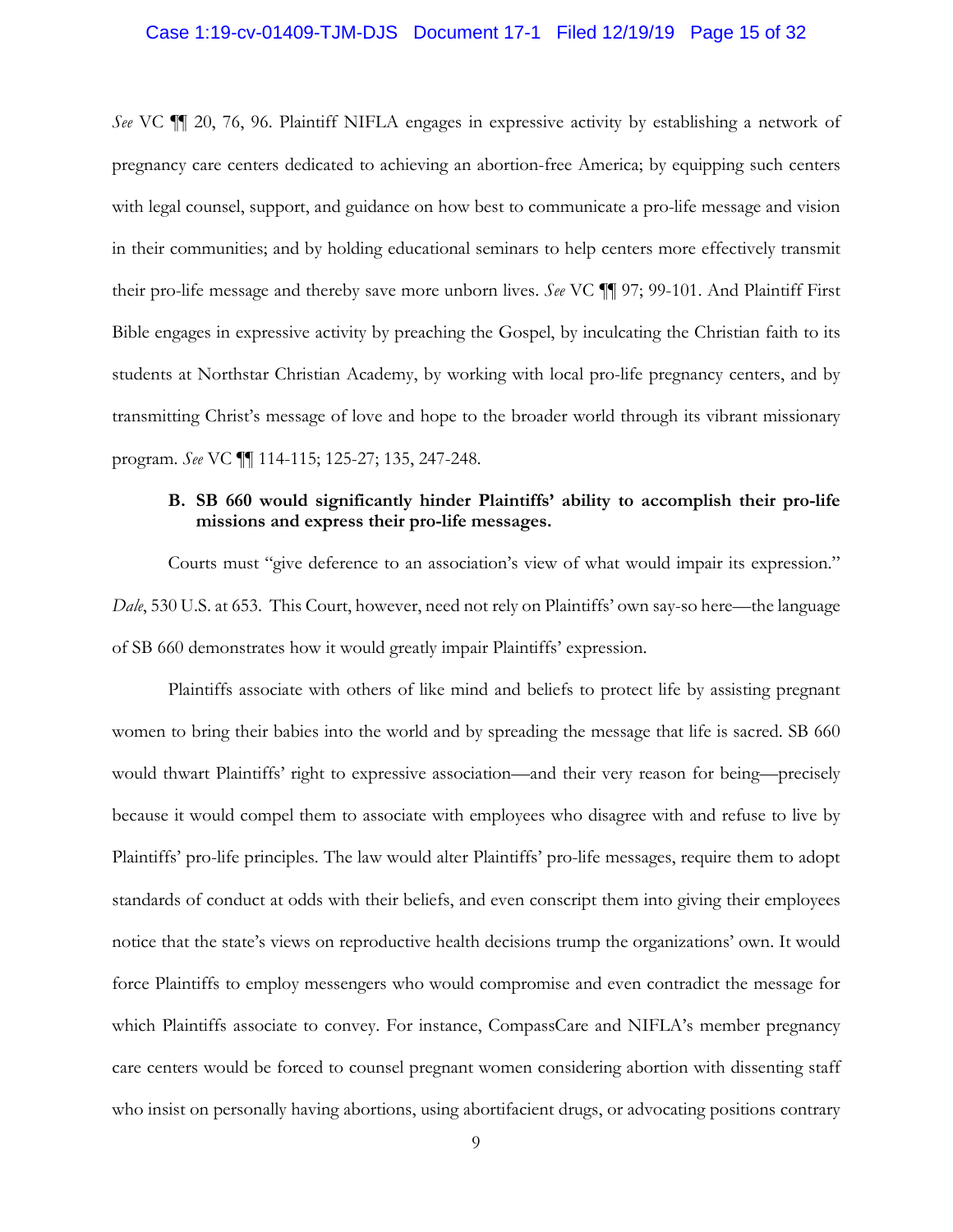#### Case 1:19-cv-01409-TJM-DJS Document 17-1 Filed 12/19/19 Page 16 of 32

to the pro-life beliefs of Plaintiffs. Meanwhile, First Bible would have to rely on preachers, teachers, and other employees who similarly fail to adhere to the church's teaching and beliefs on these subjects. Even more astonishing, Plaintiffs would have to tolerate employees who not only fail to abide by Plaintiffs' principles in their personal lives, but also those who publicly and privately advocate for reproductive health choices directly at odds with Plaintiffs' missions and beliefs.

In sum, it cannot be seriously doubted that Plaintiffs' pro-life efforts to save unborn lives would be compromised by employee exemplars who fail or refuse to live up to Plaintiffs' pro-life standards of conduct. SB 660 would work a perverse transformation of Plaintiffs' operations by forcing them to communicate a contrary message about abortion. Finally, Plaintiffs' ability to continue to attract funding from donors and members would be severely hampered if not entirely destroyed, precisely because SB 660 impairs their speech and destroys their pro-life character and witness.

#### **C. SB 660 Fails Strict Scrutiny.**

Because SB 660 violates Plaintiffs' right to expressive association, it must pass strict scrutiny to survive. *Roberts*, 468 U.S. at 623. Strict scrutiny is the "most demanding test known to constitutional law." *City of Boerne v. Flores*, 521 U.S. 507, 534 (1997). In order for the state to meet its burden, it must show that SB 660 serves interests "of the highest order," *Church of the Lukumi Babalu Aye, Inc. v. City of Hialeah*, 508 U.S. 520, 546 (1993), and is "narrowly tailored" to serve that paramount interest. *United States v. Playboy Entm't Grp., Inc.*, 529 U.S. 803, 813 (2000). The state must "present more than anecdote and supposition," and must show an "actual problem" to be solved. *Id*. at 822.

#### **1. SB 660 lacks any interest to support it, much less a compelling one.**

The state has come nowhere close to surmounting such a high threshold. SB 660's legislative history reveals no problem which needs solving. *See* VC ¶¶ 8-9; 148-150. In fact, when directly queried as to why SB 660 was necessary, Assemblywoman Jaffee, SB 660's main Assembly sponsor, could not cite even one instance of employment discrimination based on the reproductive health decisions of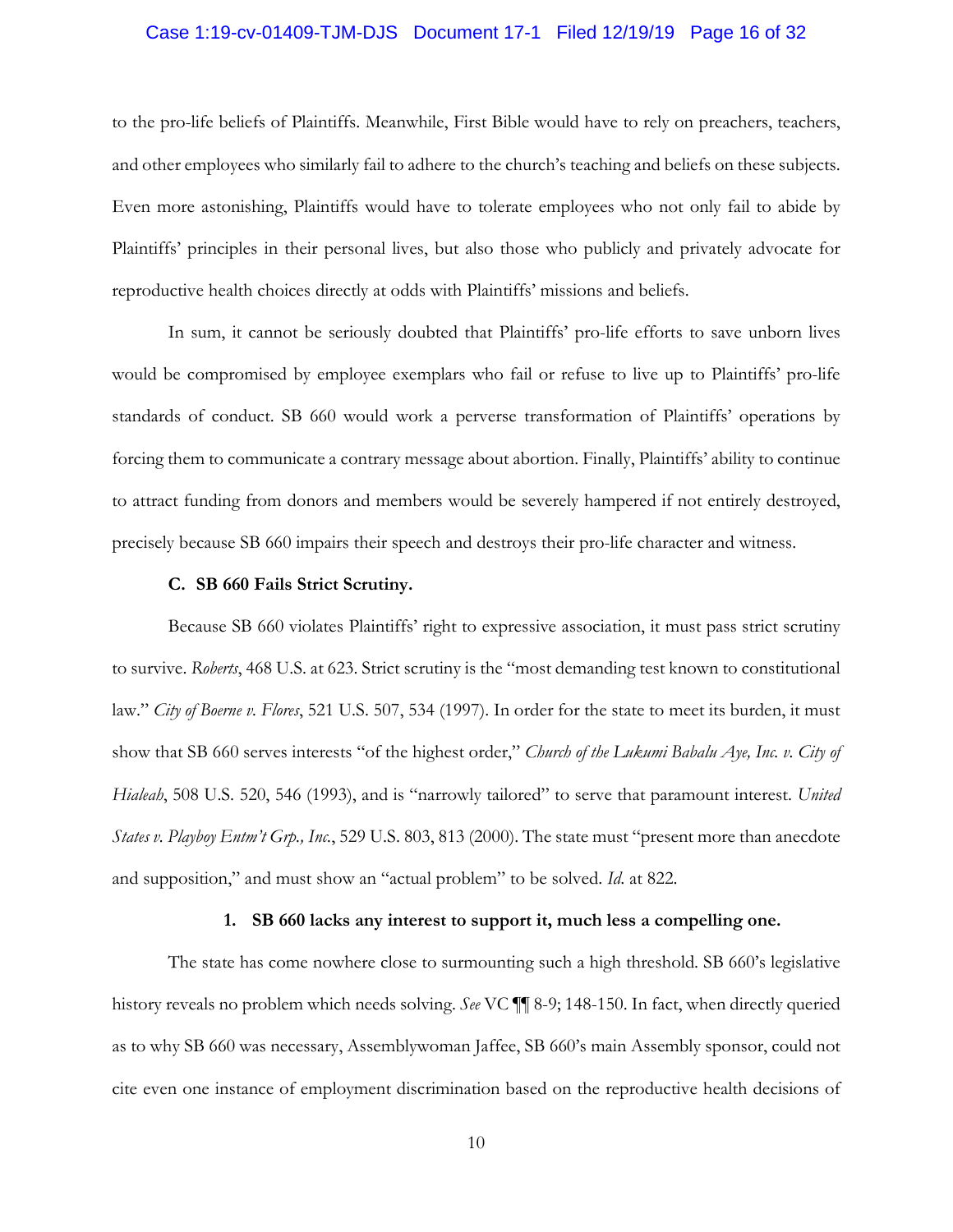#### Case 1:19-cv-01409-TJM-DJS Document 17-1 Filed 12/19/19 Page 17 of 32

employees ever having taken place in New York State. Rather, she merely noted that *other* states and locales had passed similar legislation, again without citing any evidence of discrimination which might have prompted those laws. *See* VC **[1]** 153-54. Collectively, the Assembly and Senate also came up woefully short, opting instead to advance nothing more than a generic interest in eradicating abstract discrimination as justification for SB 660. *See* VC, Exh. 4 ("New York has a long history of protecting individuals from discrimination in the workplace."). In other words, the state couldn't even be bothered to import an interest from elsewhere to support SB 660—it apparently considered its own *ipse dixit* sufficient.

Controlling law requires much more than this to sustain SB 660. The state's generic interest in combatting discrimination in the abstract is not compelling, and its attempt to rely on imagined harm to justify SB 660 is fatal to the law's survival. *See Turner Broad. Sys., Inc. v. F.C.C.*, 512 U.S. 622, 664 (1994) (internal quotations and citations omitted) (state "must do more than simply posit the existence of the disease sought to be cured," and "must demonstrate that the recited harms are real, not merely conjectural, and that the regulation will in fact alleviate these harms in a direct and material way"); *Consol. Edison Co. of N.Y., Inc. v. Pub. Serv. Comm'n of N.Y.*, 447 U.S. 530, 543 (1980) ("Mere speculation of harm does not constitute a compelling state interest."); *Brown v. Entm't Merchants Ass'n*, 564 U.S. 786, 799 (2011) (state must show regulation is "actually necessary to the solution"); *see also Our Lady's Inn v. City of St. Louis*, 349 F. Supp. 3d 805, 822 (E.D. Mo. 2018) (granting summary judgment on expressive association claim in favor of Archdiocesan Catholic school and pro-life home, based on finding that ordinance similar to SB 660 would hinder plaintiffs' pro-life messages, and finding that general public concern voiced by legislative sponsor to justify law was not compelling interest).

Further undercutting any notion that SB 660 is supported by a compelling interest is the fact that it requires employers to give notice of its provisions to employees *only* when those employers maintain employee handbooks. If the state's proffered interests were so compelling, it would have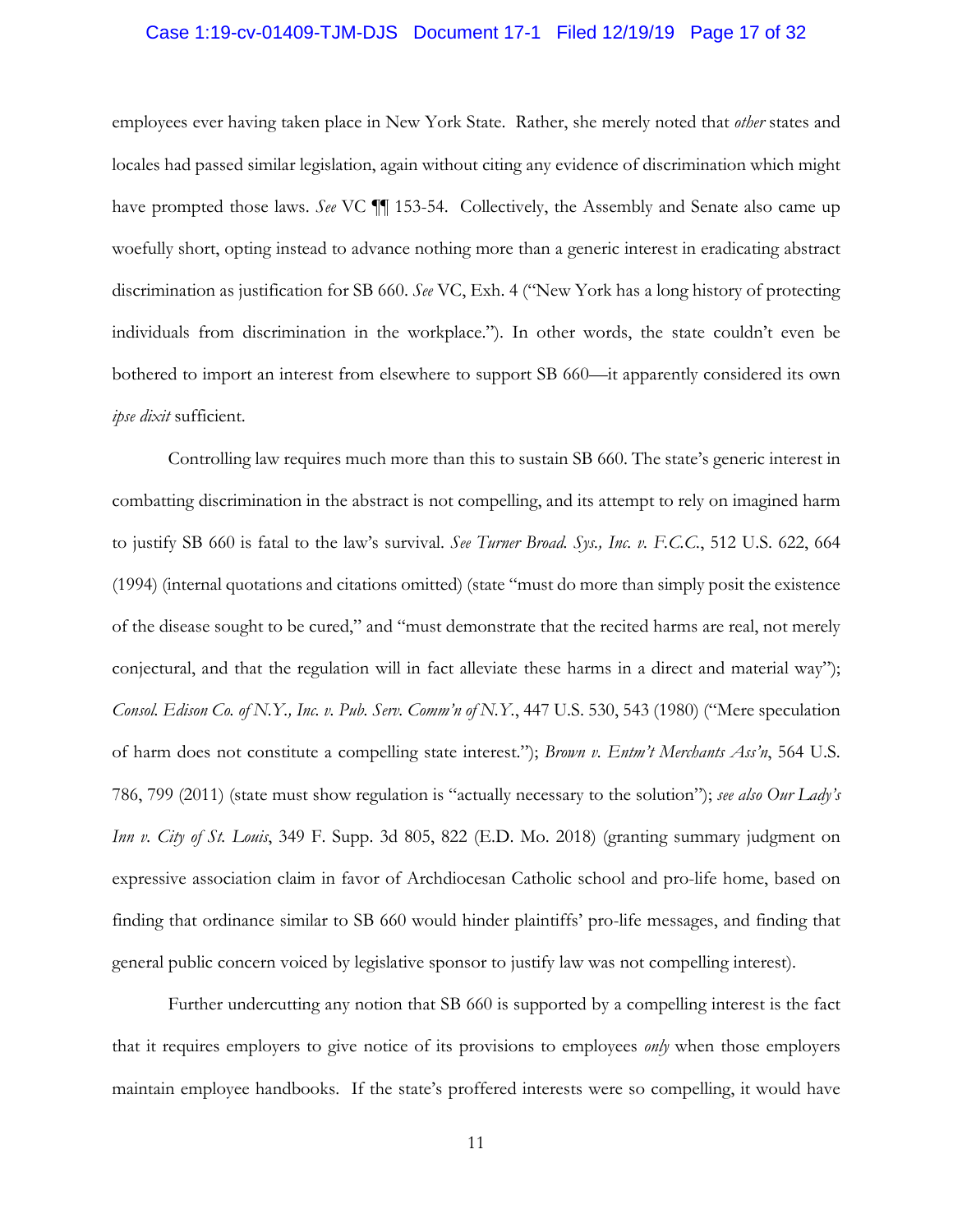#### Case 1:19-cv-01409-TJM-DJS Document 17-1 Filed 12/19/19 Page 18 of 32

required all employers to give notice to their employees of their rights under the law. That it did not signals that SB 660 is clearly not the compelling concern the legislature gave lip service to. *See Lukumi*, 508 U.S. at 546-47 (noting that "a law cannot be regarded as protecting an interest of the highest order when it leaves appreciable damage to that supposedly vital interest unprohibited").

Moreover, although the legislature posited SB 660 as an antidiscrimination law which "ensures that employees or their dependents are able to make their own reproductive health care decisions without incurring adverse employment consequences," VC. Exh. 4, such abstractions are not sufficient to satisfy the compelling interest calculus. The state is instead required to justify the application of SB 660 to the individual Plaintiffs themselves. *See Gonzales v. O Centro Espirita Beneficente Uniao do Vegetal*, 546 U.S. 418, 431 (2006) (noting that the compelling interest test requires courts to look "beyond broadly formulated interests justifying the general applicability of government mandates" to "particular religious claimants").

#### **2. SB 660 is not narrowly tailored to meet the state's purported interest.**

"A statute is narrowly tailored if it targets and eliminates no more than the exact source of the evil it seeks to remedy" *Frisby v. Schultz*, 487 U.S. 474, 485 (1988) (internal citations omitted). SB 660 is the antithesis of narrow tailoring. In the absence of any documented problem or harm, it wields a blunderbuss, shooting in all directions to impose its so-called cure on everyone, including religious and pro-life organizations it has no business regulating in this sphere. Such clumsiness is unacceptable and unconstitutional. *See Riley v. Nat'l Fed'n of the Blind of N. Carolina, Inc.*, 487 U.S. 781, 801, (1988) ("Broad prophylactic rules in the area of free expression are suspect. Precision of regulation must be the touchstone in an area so closely touching our most precious freedoms.").

The state, for instance, failed to exempt those who exist precisely to communicate their own pro-life messages regarding reproductive health decisions, including churches and religious schools, even though SB 660's supporters knew they had no business interfering with the internal operations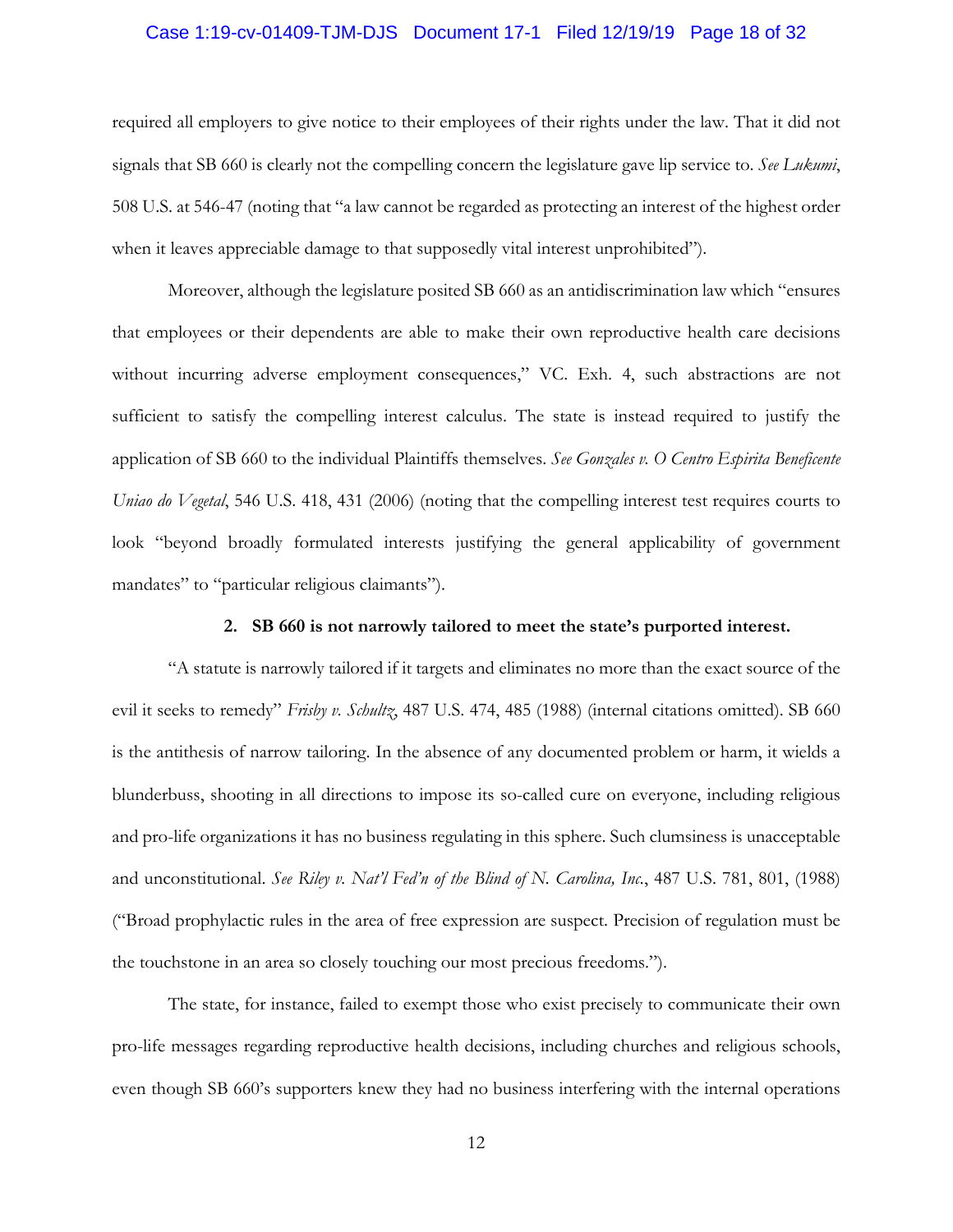#### Case 1:19-cv-01409-TJM-DJS Document 17-1 Filed 12/19/19 Page 19 of 32

of these religious organizations. The cynical suggestion to let churches and ministries suffer the travails and costs of litigation and raise the ministerial exception as a defense reveals the mindset in play. *See* VC ¶¶ 14-16; 171-75. If SB 660 were narrowly tailored, the legislature would have granted exemptions to such groups. The state knows well how to do this, and has done so before. *See supra* n. 2.3

SB 660 also fails narrow tailoring because the state could have used less restrictive means to achieve its alleged interests. *See Playboy Entm't Grp., Inc.*, 529 U.S. at 813 (the state bears the burden of demonstrating that there are no less restrictive alternatives that would further its alleged interests). "The least-restrictive-means standard is exceptionally demanding," and will not be met where the government has "other means of achieving its desired goal without imposing a substantial burden on the exercise of religion." *Hobby Lobby*, 573 U.S. at 728. First, as discussed above, the state could have exempted those pro-life and religious organizations the law now impairs without constitutional warrant. *See id*. at 730 (concluding that where the government already "has at its disposal an approach that is less restrictive than requiring employers . . . to . . . violate their religious beliefs," least restrictive means test failed). Second, the state could have relied upon the pre-existing ban on sex discrimination contained in its Human Rights Law, which covers pregnancy discrimination, to advance its supposed interest. See Union Free Sch. Dist. No. 6 of Towns of Islip & Smithtown v. New York State Human Rights *Appeal Bd.*, 35 N.Y.2d 371, 375 (1974) (finding pregnancy discrimination covered by ban on sex discrimination in state human rights law). That provision, however, is subject to a religious exemption, and SB 660's legislative history shows that the government here deliberately rejected any such carve out, even as it recognized the need for one.

<sup>&</sup>lt;sup>3</sup> SB 660 is both overbroad and underinclusive. As to the former it regulates all employers, including expressive associations and religious organizations it clearly should not. As to the latter, it fails to require that employers give notice of the law's provisions to their employees if the employer does not have an employee handbook, thereby inexplicably exempting all employers without such handbooks from having to comply with that portion of the law. *See* VC ¶¶ 143, 195, 313.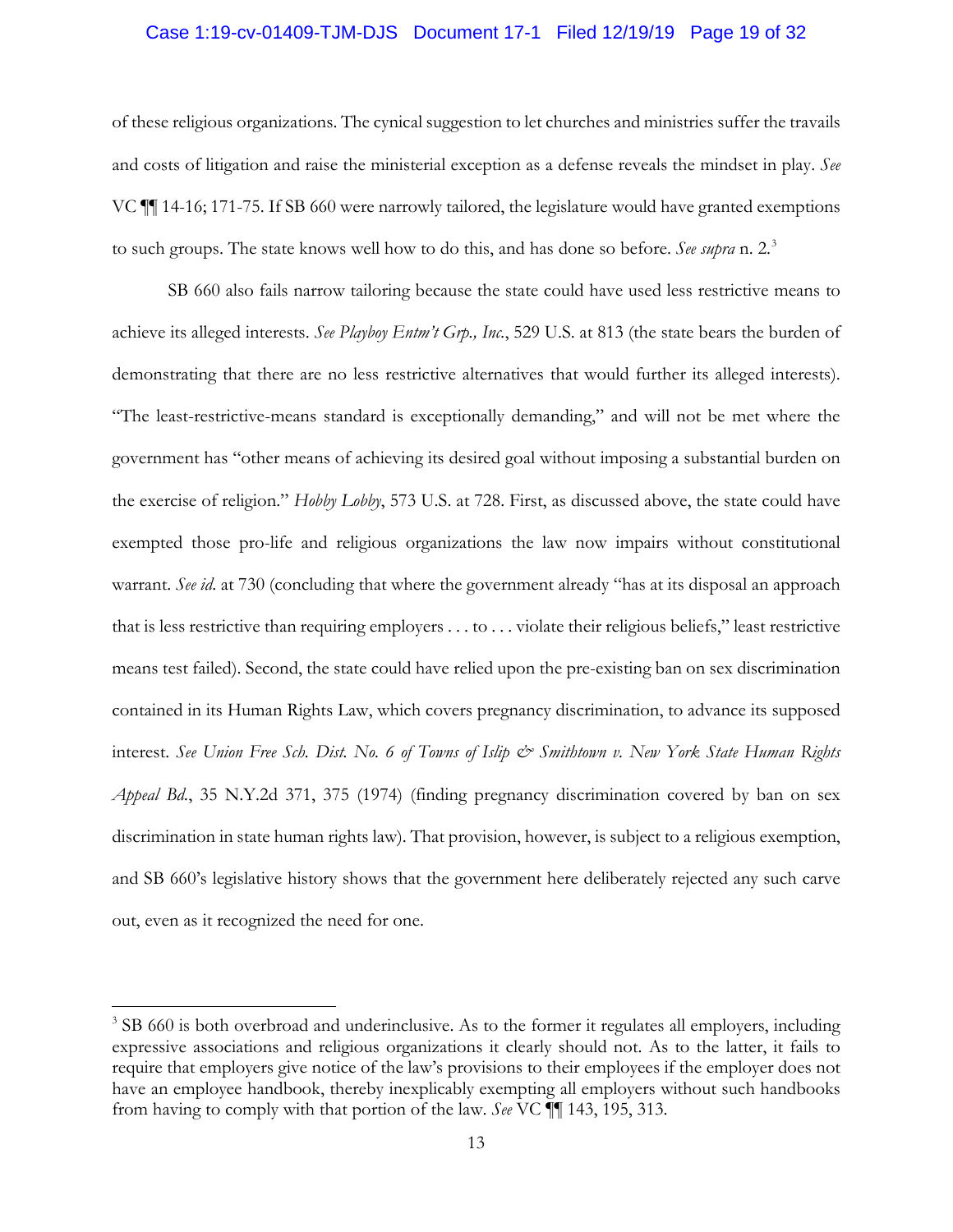#### Case 1:19-cv-01409-TJM-DJS Document 17-1 Filed 12/19/19 Page 20 of 32

Supported by no interest and entirely lacking in any tailoring, narrow or otherwise, SB 660 cannot survive strict scrutiny. SB 660 must therefore be enjoined.

# **II. SB 660 violates Plaintiffs' right to free speech under the First Amendment to the United States Constitution.**

# **A. By requiring Plaintiffs to give notice to their employees of an unconstitutional law, SB 660 violates the compelled speech doctrine.**

Freedom of speech "includes both the right to speak freely and the right to refrain from speaking at all." *Wooley v. Maynard*, 430 U.S. 705, 714 (1977). This latter aspect, known as the compelled speech doctrine, bars the government from coercing unwanted expression. "[T]he fundamental rule of protection under the First Amendment" is "that a speaker has the autonomy to choose the content of his own message." *Hurley v. Irish-Am. Gay, Lesbian & Bisexual Grp. of Bos.*, 515 U.S. 557, 573 (1995).

Plaintiffs have the right to determine what must be put in, and what must be left out of, their employee handbooks. Further, as faith-based non-profits, they have the right to decline advising potential employees that organizational views may be flouted and ignored. This freedom is essential to their ability to carry out their missions. But SB 660 works an active interference with that right, requiring Plaintiffs to include in their employee handbooks a "notice of employee rights and remedies" contained in the law. VC, Exh. 1. SB 660 thereby compels Plaintiffs to tell prospective and current employees that it is acceptable to procure abortions, use abortifacient drugs, and ignore traditional Christian teachings on sexual morality, ensuring them that such dissenting behavior will have no effect on their employment status. This "notice" provision thus compels Plaintiffs to say what they would not, and radically alters the way they operate their organizations, by forcing them to employ messengers who do not embody and in fact may flatly contradict their message. This the state cannot do. *See Nat'l Inst. of Family & Life Advocates v. Becerra*, 138 S. Ct. 2361, 2371 (2018) (rejecting attempt by state to compel pregnancy centers to provide government notice of availability of abortions, "the very practice the [centers were] devoted to opposing").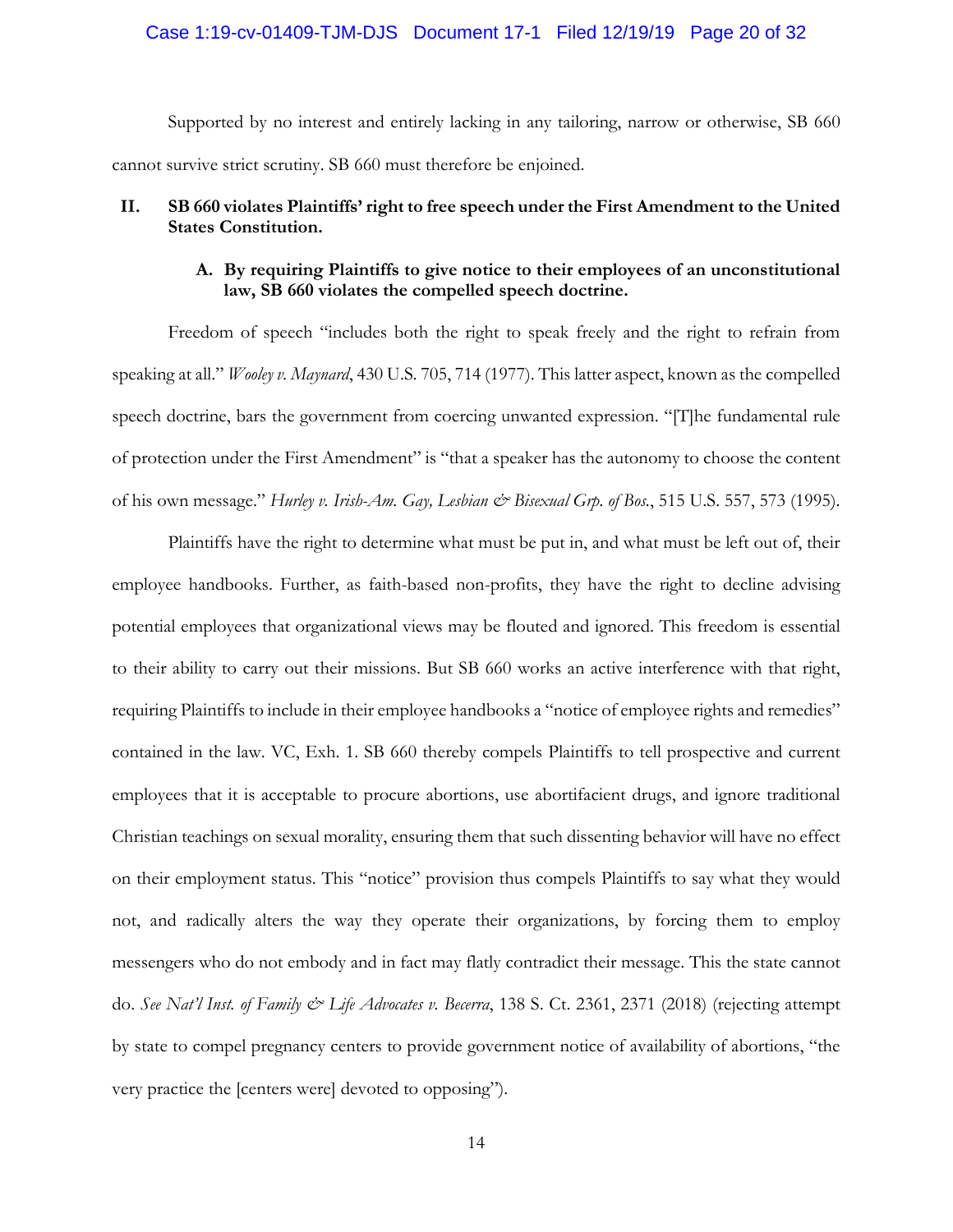#### Case 1:19-cv-01409-TJM-DJS Document 17-1 Filed 12/19/19 Page 21 of 32

SB 660's notice provision violates the compelled speech doctrine, and accordingly must be subjected to strict scrutiny. *Pac. Gas & Elec. Co. v. Pub. Util. Comm'n of Cal.*, 475 U.S. 1, 19 (1986) (applying strict scrutiny to law compelling speech). But for the reasons already outlined above, SB 660 cannot survive that exacting standard. *See supra* at 10-14.

# **B. SB 660 unconstitutionally regulates speech based on both content and viewpoint.**

SB 660's notice provision compels Plaintiffs to convey speech that they would not otherwise convey. Meanwhile, its "no waiver" provision restricts and chills speech by prohibiting Plaintiffs and other similarly-situated employers from asking their employees to signify compliance with their statements of faith and/or codes of conduct by signing or assenting to them. *See* VC, Exh. 1 ("An employer shall not . . . require an employee to sign a waiver or other document which purports to deny an employee the right to make their own reproductive health care decisions, including use of a particular drug, device, or medical service."). Both provisions regulate speech based on its content and viewpoint and cannot be sustained.

# **1. SB 660's "notice" and "no waiver" provisions are content-based regulations that cannot withstand strict scrutiny.**

The Supreme Court has noted that "[m]andating speech that a speaker would not otherwise make necessarily alters the content" and constitutes "a content-based regulation of speech." *Riley*, 487 U.S. at 795; *NIFLA*, 138 S. Ct. at 2371 (same). The Court has further noted that a law is contentbased if "on its face [it] draws distinctions based on the message a speaker conveys" or it "cannot be justified without reference to the content of the regulated speech. . . ." *Reed v. Town of Gilbert*, 135 S. Ct. 2218, 2227 (2015). In addition to facial distinctions, speech regulations based upon the "function or purpose" of the speech are also infirm. *Id*.

Based on this controlling guidance, SB 660's "notice" and "no waiver" provisions are both content based. The "notice" provision compels speech Plaintiffs would never otherwise utter. And its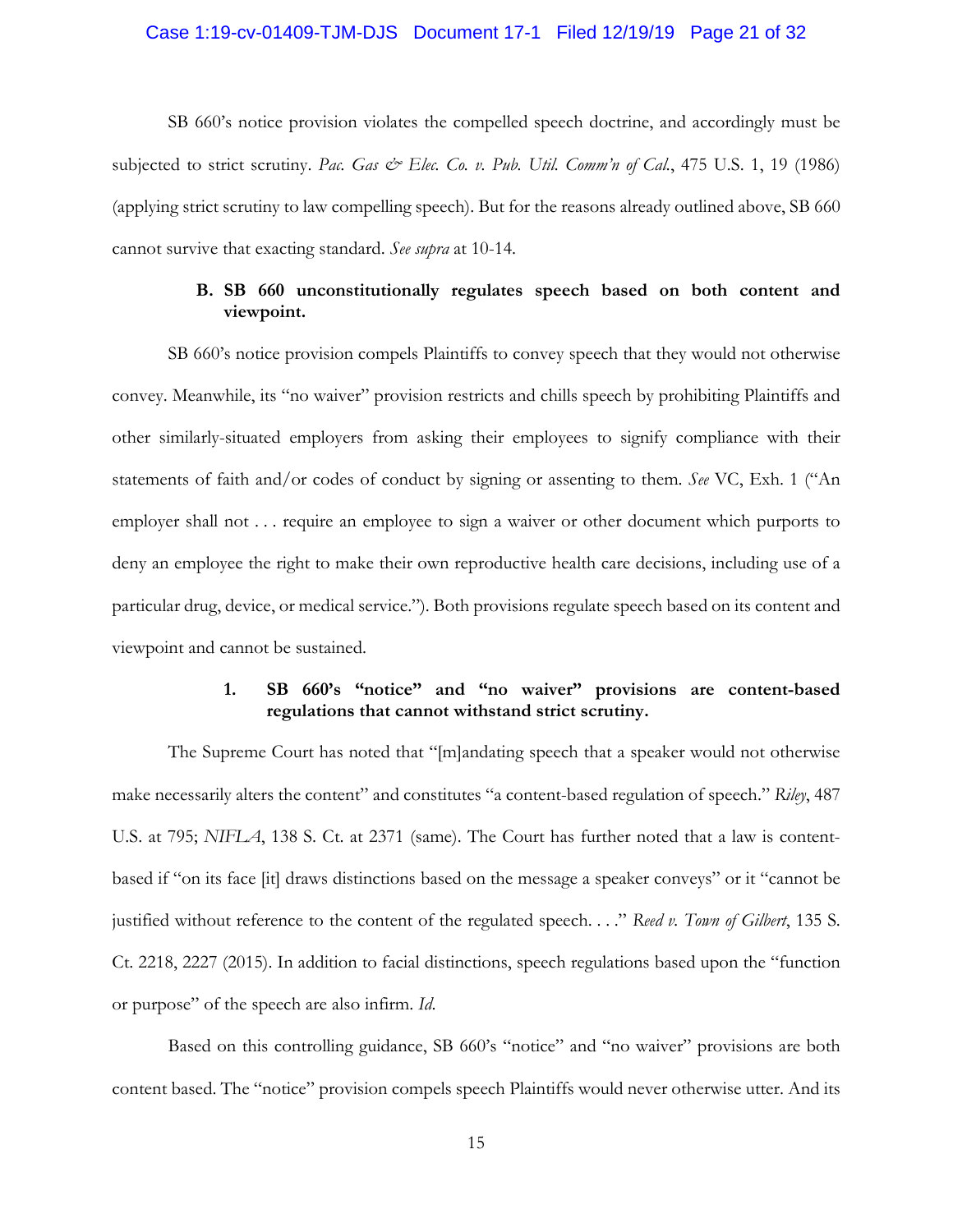#### Case 1:19-cv-01409-TJM-DJS Document 17-1 Filed 12/19/19 Page 22 of 32

impact is worsened from a constitutional perspective because the speech it compels comes at the very beginning of Plaintiffs' relationship with their potential employees. At the very time Plaintiffs need to convey to their employees the centrality of living the organizations' messages, the state forces them to inform potential employees that such conduct is not required at all, thereby undermining Plaintiffs' efforts to establish a team-oriented approach to accomplishing their respective missions. *Riley*, 487 U.S. at 799-800. The "no waiver" provision is likewise infirm. It facially bans speech involving "particular subject matter," *Reed*, 135 S. Ct. at 2227, namely "reproductive health care decision making." But it bans nothing else, permitting employers to ask for employee compliance with all other subjects outside of those decisions. Plaintiffs for instance may ask their employees to sign documents waiving their right to dress contrary to a dress code, or behave and work in certain ways, but they are chilled in speaking to their employees regarding their beliefs about abortion, contraception, and human sexuality.

Because they are content-based regulations of speech, SB 660's "notice" and "no waiver" provisions are "presumptively invalid" and must survive strict scrutiny. *R.A.V. v. City of St. Paul, Minn.*, 505 U.S. 377, 382 (1992); *see also Reed*, 135 S. Ct. at 2228 (internal citations omitted) (holding that a "law that is content based on its face is subject to strict scrutiny regardless of the government's benign motive, content-neutral justification, or lack of animus toward the ideas contained in the regulated speech"). As established above, SB 660 cannot survive that searching inquiry. *See supra* at 10-14.

# **2. SB 660's requirement that employers express only one preferred view regarding reproductive health decision making is a viewpoint-based regulation that cannot withstand strict scrutiny.**

SB 660 also founders because it discriminates based on viewpoint. Viewpoint discrimination is an "egregious form of content discrimination" which prohibits the government from "regulating speech when the specific motivating ideology or the opinion or perspective of the speaker is the rationale for the restriction." *Rosenberger v. Rector & Visitors of Univ. of Virginia*, 515 U.S. 819, 829 (1995).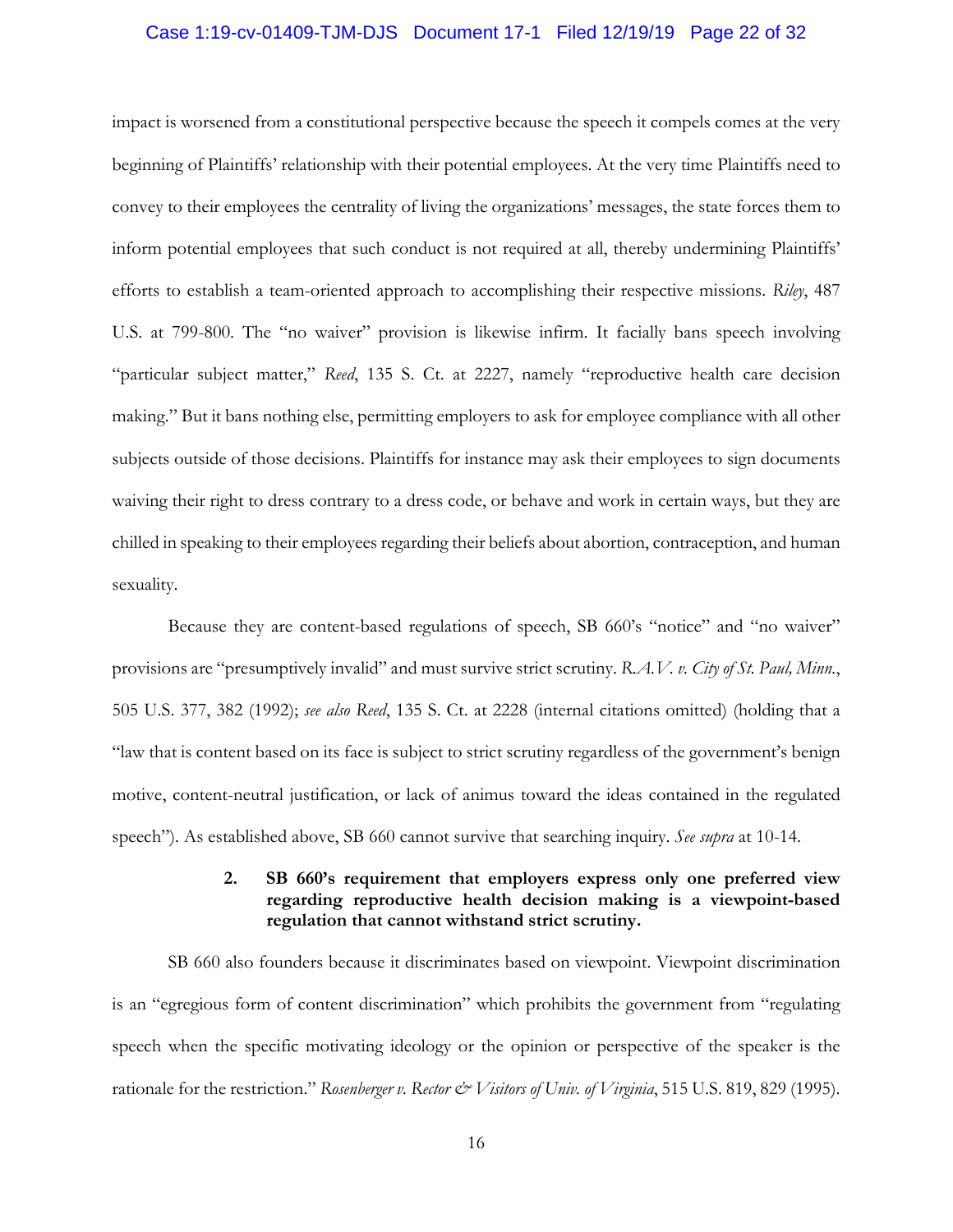## Case 1:19-cv-01409-TJM-DJS Document 17-1 Filed 12/19/19 Page 23 of 32

Here, SB 660 targets not only the particular subject matter of reproductive health decisions but also the "particular views taken by speakers on [that] subject." *Id*. For instance, with respect to its "notice" provision SB 660 compels Plaintiffs to communicate the state's message that decisions of employees to have abortions, use contraception, or engage in sexual activity outside the context of a marriage between one man and one woman should and will have no effect on their employment status. But it forbids Plaintiffs from telling their employees that such reproductive health decisions will be cause for employee discipline or even termination. Similarly, its "no waiver" provision prevents employers from requiring compliance with their organizational codes of conduct regarding abortion, contraception, and sexual morality. SB 660 thereby prevents Plaintiffs from expressing any opposition to such decisions, or from gaining agreement by prospective or active employees that such conduct matters to their employment status. In this way the "no waiver" provision ensures that the state's view on these matters supplants Plaintiffs'.

SB 660's legislative history confirms that it was designed to make one viewpoint reign supreme—namely, that pro-abortion beliefs and actions triumph over the contrary views of religious employers. *See Sorrell v. IMS Health Inc.*, 564 U.S. 552, 565 (2011) (finding viewpoint discrimination where "the legislature's expressed statement of purpose . . . impose[d] burdens . . . based on the content of speech and . . . aimed at a particular viewpoint"); *Vill. of Arlington Heights v. Metro. Hous. Dev. Corp.*, 429 U.S. 252, 268 (1977) (noting that "contemporary statements by members of the decisionmaking body" may be "highly relevant" to ascertaining intent or motive).

Here the official legislative justification for SB 660 is bereft of any documented instance of any employment discrimination based on reproductive health decisions. VC ¶¶ 8; 153-54. The legislature instead papered over that conspicuous omission, justifying SB 660 by reference to the many cases filed by religious employers against the federal ACA's contraceptive mandate. VC, Exh. 2 at 433. SB 660's main Senate sponsor followed suit by parroting the official justification for the law and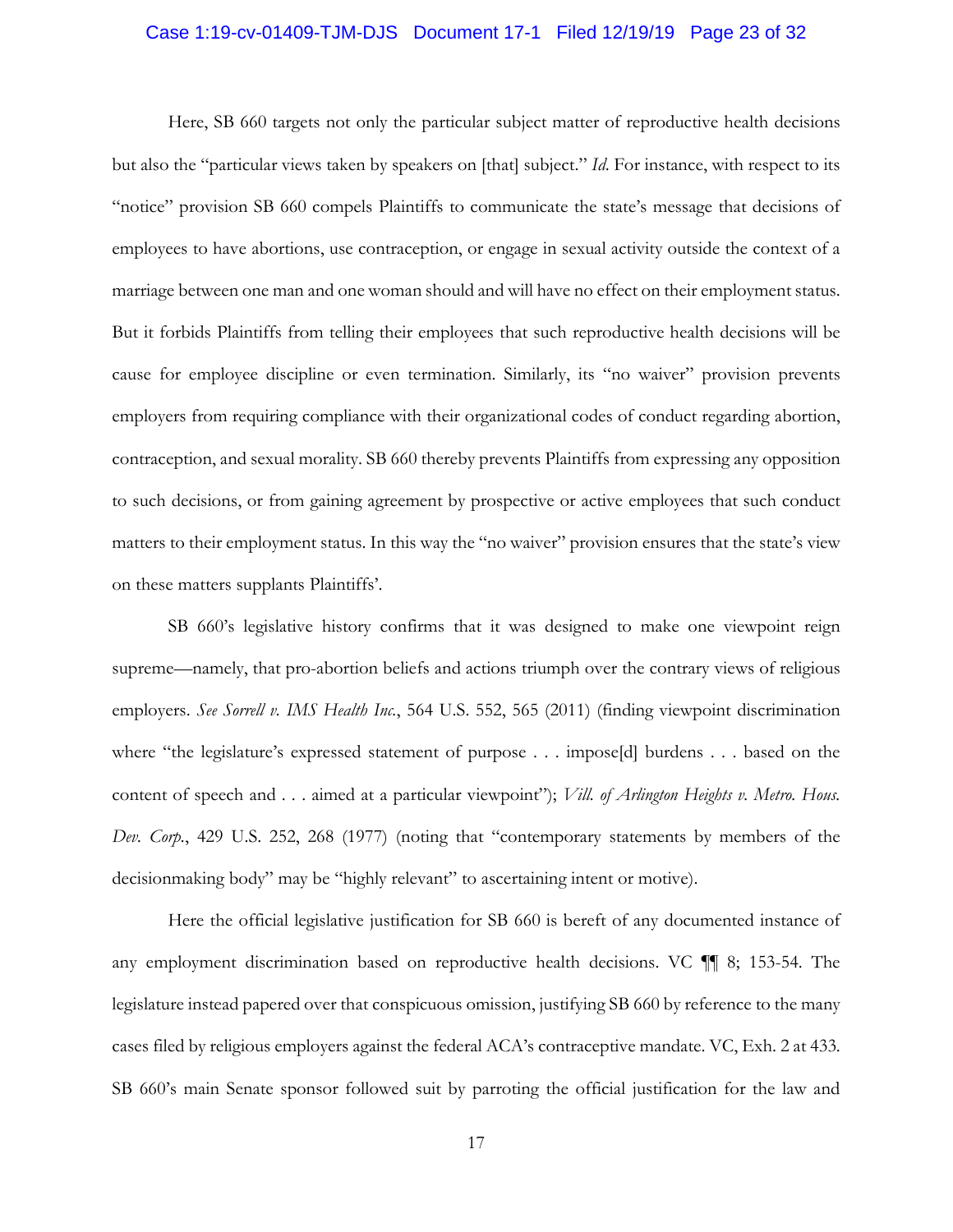## Case 1:19-cv-01409-TJM-DJS Document 17-1 Filed 12/19/19 Page 24 of 32

lamenting that it had become necessary to prevent "encroachment[s]" like the contraceptive mandate lawsuits filed by religious employers, and the Supreme Court's decision in *Hobby Lobby*, from supposedly interfering with the provision of reproductive healthcare. *Id*. at 433-34. Finally, SB 660's main Assembly sponsor all but admitted that a religious exemption was likely necessary but nevertheless did not include one, leaving religious organizations to navigate even the vagaries of unwarranted litigation merely to vindicate their patently clear constitutional rights. VC, Exh. 3 at 125.

Taken together, the absence of even a legitimate legislative purpose, along with the legislature's targeting of religion and its unvarnished attempt to ignore controlling precedents handed down by the United States Supreme Court as to the scope of the First Amendment's protections for religious liberty, all evince an improper motive which dismantles any pretense that SB 660 is viewpoint-neutral. Blatant viewpoint discrimination of the kind represented by SB 660 calls for strict scrutiny. *See Rosenberger*, 515 U.S. at 829. But for the same reasons already explained above, SB 660 cannot overcome that hurdle. *See supra* at 10-14.

# **III. By interfering with their ability to order their internal affairs in accord with their religious beliefs, SB 660 violates Plaintiffs' right to religious autonomy as guaranteed by the religion clauses of the First Amendment to the United States Constitution.**

History teaches—and our Constitution recognizes—that religious freedom demands that the government refrain from interfering with the internal affairs of churches and other religious organizations. *See Watson v. Jones*, 80 U.S. 679, 730 (1872); *Serbian E. Orthodox Diocese for U. S. of Am. & Canada v. Milivojevich*, 426 U.S. 696 (1976). Indeed, in *Hosanna-Tabor Evangelical Lutheran Church & Sch. v. EEOC*, 565 U.S. 171, 190 (2012), the Supreme Court unanimously held that the Religion Clauses together barred the government from applying even a neutral and generally applicable nondiscrimination law to a religious organization, when doing so would interfere with the organization's ability to operate consistently with its faith convictions by selecting its teachers in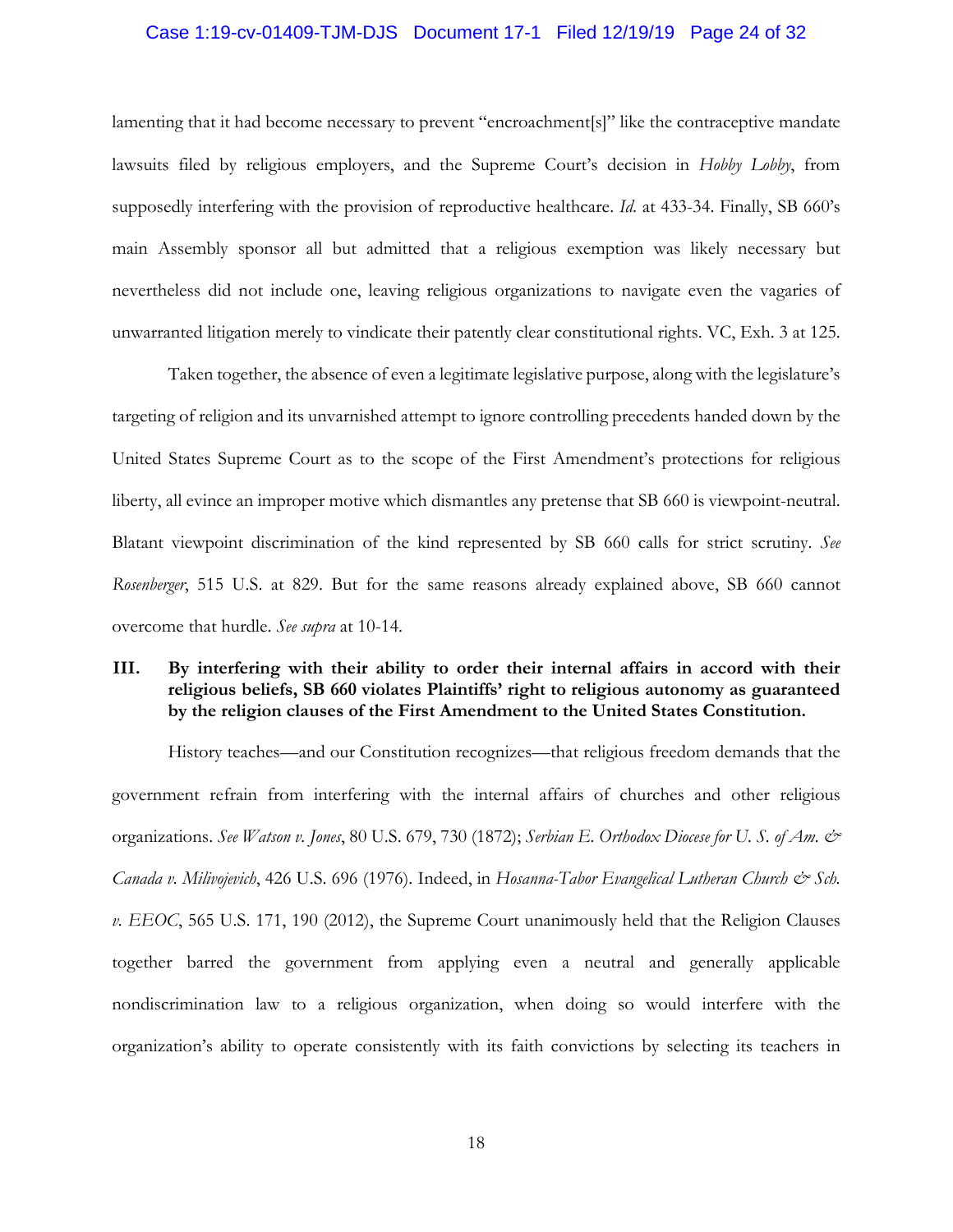## Case 1:19-cv-01409-TJM-DJS Document 17-1 Filed 12/19/19 Page 25 of 32

accordance with those convictions. To permit otherwise, the Court explained, would impermissibly "affect[]the faith and mission of the [religious organization] itself." *Id*. at 190.

By imposing its onerous requirement that religious employers hire without regard to their faith and beliefs, SB 660 subjects Plaintiffs to the very sort of government intrusion *Hosanna-Tabor* forbids. CompassCare and NIFLA's New York member centers exist precisely to promote their religious views, thereby spreading a pro-life message of love in the hope of making abortion unnecessary. First Bible, as both a church and a Christian school, exists precisely to teach the truth that all human beings are made in the image and likeness of God and thus are of inestimable value. Yet SB 660 foists messengers upon them who refuse to speak or live a pro-life message.

Where CompassCare seeks to act as an outreach ministry of Jesus Christ through His church and offers to share the Gospel with its patients as it tends to their medical and other needs, SB 660 would compel them to undermine that faith through the state's desired employment restrictions. Where NIFLA's member centers, through their religious beliefs, seek to show women that an unplanned pregnancy is a navigable challenge and that giving birth to their children is a beautiful choice, SB 660 would compel them to hire spokespersons who openly flout those beliefs. And where First Bible would preach and teach that all life is sacred, SB 660 would require it to hire ministers, teachers, and employees who cannot and will not say or live what the church believes and preaches.

Put simply, the transparent attempt by the state to make religious organizations over in its image cannot survive the right to religious autonomy guaranteed by the Religion Clauses of the First Amendment to the United States Constitution. For if it means anything, religious autonomy has to mean that Plaintiffs cannot be forced by the state to hire and employ those who would hijack their religious missions and messages in both word and deed.<sup>4</sup> Indeed, while the "the right to freedom of

<sup>4</sup> *See, e.g.*, *Obergefell v. Hodges*, 135 S. Ct. 2584, 2607 (2015) (stating that the "First Amendment ensures that religious organizations and persons are given proper protection as they seek to teach the principles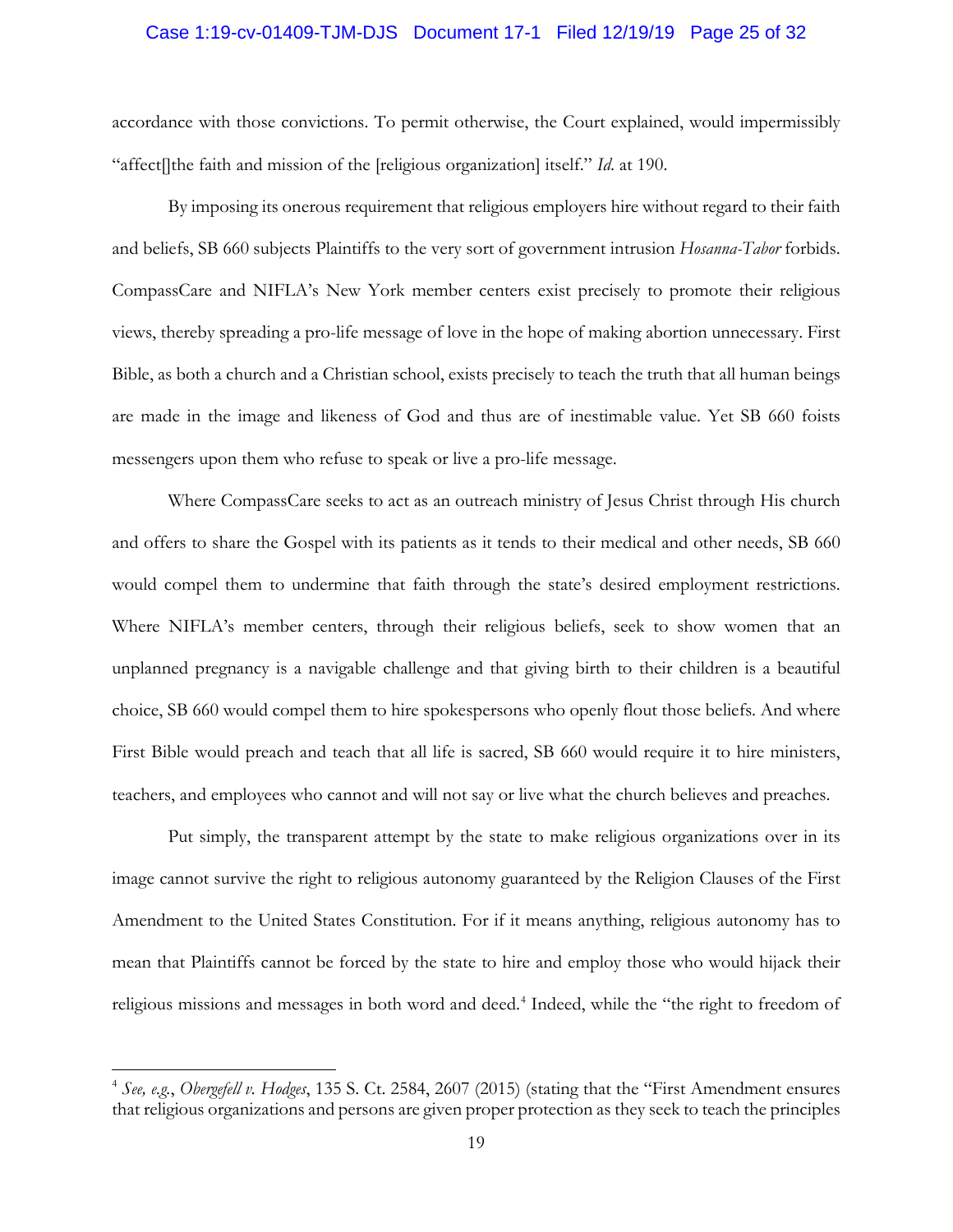# Case 1:19-cv-01409-TJM-DJS Document 17-1 Filed 12/19/19 Page 26 of 32

association is . . . enjoyed by religious and secular groups alike," the "First Amendment . . . gives special solicitude to the rights of religious organizations," which includes among other things the "freedom to select [their] own ministers." *Id.* at 189. And this protection is not limited to those strictly labeled or traditionally considered "ministers," but rather extends considerably more broadly, to those who communicate the religious organization's faith. As Justice Alito, joined by Justice Kagan, noted in his *Hosanna-Tabor* concurrence, the ministerial exception includes employees "who serve in positions of leadership, . . . who perform important functions in worship services and in the performance of religious ceremonies and rituals, and . . . who are entrusted with teaching and conveying the tenets of the faith to the next generation." *Id.* at 199 (J. Alito, concurring). That formulation, which is consistent with the First Amendment protections accorded religious groups throughout our Nation's history, includes those employees Plaintiffs choose to help spread their religious message and to help them accomplish their pro-life mission. SB 660's active interference with Plaintiffs' religious autonomy means it cannot pass constitutional muster.

# **IV. SB 660 violates Plaintiffs' right to the free exercise of religion under the First Amendment to the United States Constitution.**

Burdens on religiously-motivated conduct are subject to strict scrutiny under the Free Exercise Clause when a regulation lacks neutrality or general applicability. *Employment Division v. Smith*, 494 U.S.

that are so fulfilling and so central to their lives and faiths"); *N.L.R.B. v. Catholic Bishop of Chicago*, 440 U.S. 490, 504 (1979) (stating that the "church-teacher relationship in a church-operated school differs from the employment relationship in a public or other nonreligious school," and "see[ing] no escape from conflicts flowing from the . . . exercise of jurisdiction over teachers in church-operated schools and the consequent serious First Amendment questions that would follow"); *Curay-Cramer v. Ursuline Acad. of Wilmington, Delaware, Inc.*, 450 F.3d 130, 141 (3d Cir. 2006) (upholding termination of teacher at Catholic school who endorsed advertisement supporting *Roe v. Wade* and abortion rights, and refusing to "meddl[e] in matters related to a religious organization's ability to define the parameters of what constitutes orthodoxy"); *Dayton Christian Sch., Inc. v. Ohio Civil Rights Comm'n*, 766 F.2d 932, 950 (6th Cir. 1985) (concluding that "when the state penalizes particular hiring practices with respect to an individual employed to provide religious instruction and act as a religious role model when the employment is governed by religious principles, a burden on religion exists").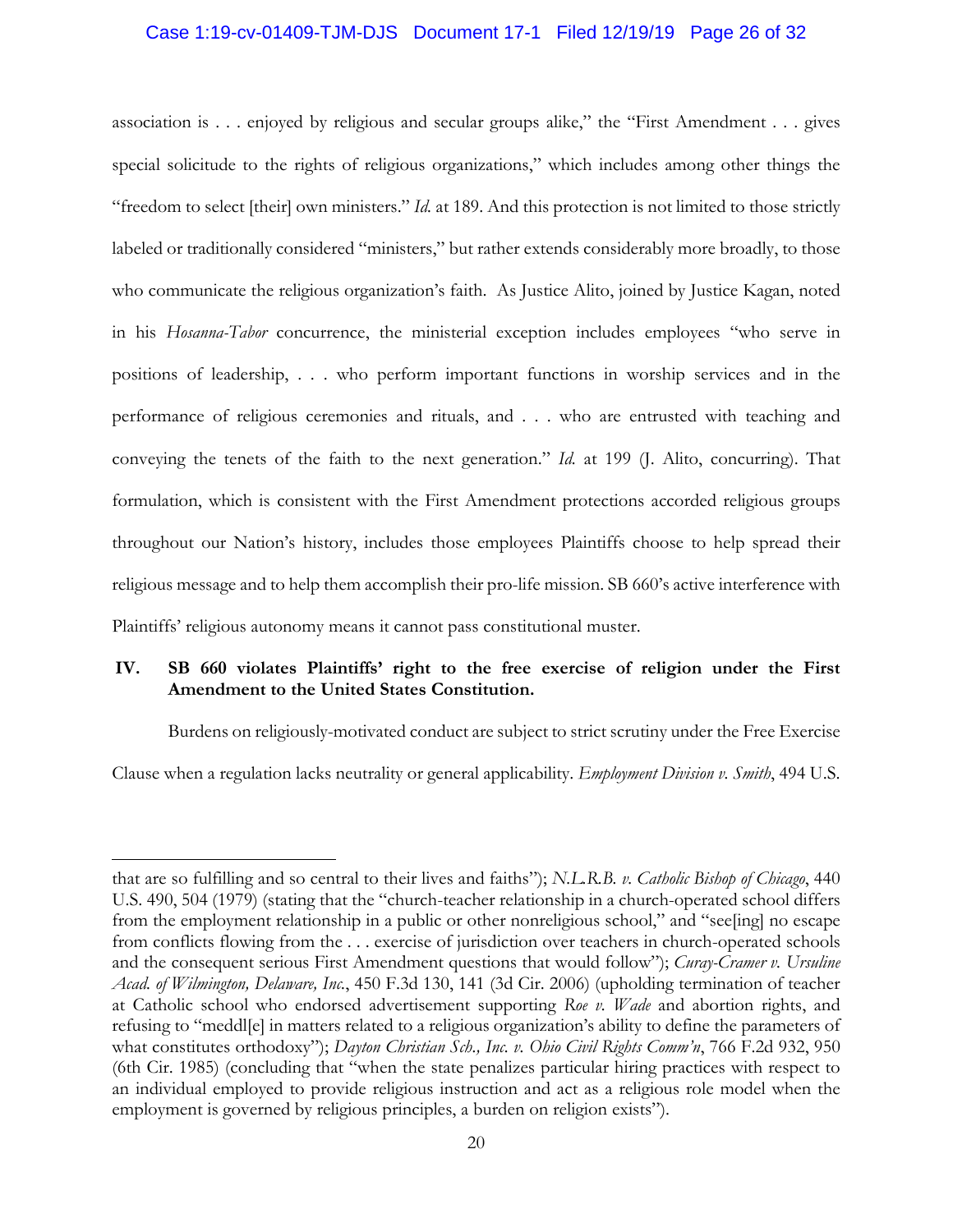## Case 1:19-cv-01409-TJM-DJS Document 17-1 Filed 12/19/19 Page 27 of 32

872, 879 (1990). "[I]f the object of a law is to infringe upon or restrict practices because of their religious motivation, the law is not neutral." *Lukumi*, 508 U.S. at 533. And a law that is "underinclusive" to the government's asserted interest is not generally applicable. *Id.* at 543. A court "may determine the [state's] object from both direct and circumstantial evidence," including "the historical background of the decision under challenge, the specific series of events leading to the enactment or official policy in question, and the legislative or administrative history, including contemporaneous statements made by members of the decisionmaking body." *Id*. at 535, 540 (internal citations omitted).

Here the evidence reveals that the legislature targeted religion in crafting SB 660 and that the law in any event is not generally applicable. Fortunately, the state's decision to target religious employers boldly, clearly, and without apology renders the judicial calculus an easy one. Such targeting is clearly impermissible and therefore fatal to SB 660. *See id.* at 546.

#### **A. Because SB 660 targets religion for disfavored treatment, it is not neutral.**

A "law targeting religious beliefs as such is never permissible." *Id*. at 533. Moreover, "[f]acial neutrality is not determinative," and even "subtle departures from neutrality" and "covert suppression of particular religious beliefs" are prohibited. *Id*. at 534. In this case, no one could accuse the state of employing subtle or covert measures—in fact its targeting of religion was transparently and emphatically overt. SB 660's legislative history reveals that the state conceived of the law as a way to directly "infringe upon [and] restrict [Plaintiffs' employment] practices because of their religious motivation." *Id*. at 533. SB 660's legislative memorandum reveals that the legislature disapproved of lawsuits filed by religious employers which challenged the federal ACA's contraceptive mandate. The state likened these lawsuits to mere "discriminat[ion]" and interfere[nce]" with reproductive health decisions, rather than what they really were, attempts by religious employers to vindicate their constitutional free exercise rights not to be implicated in providing abortifacient medications to their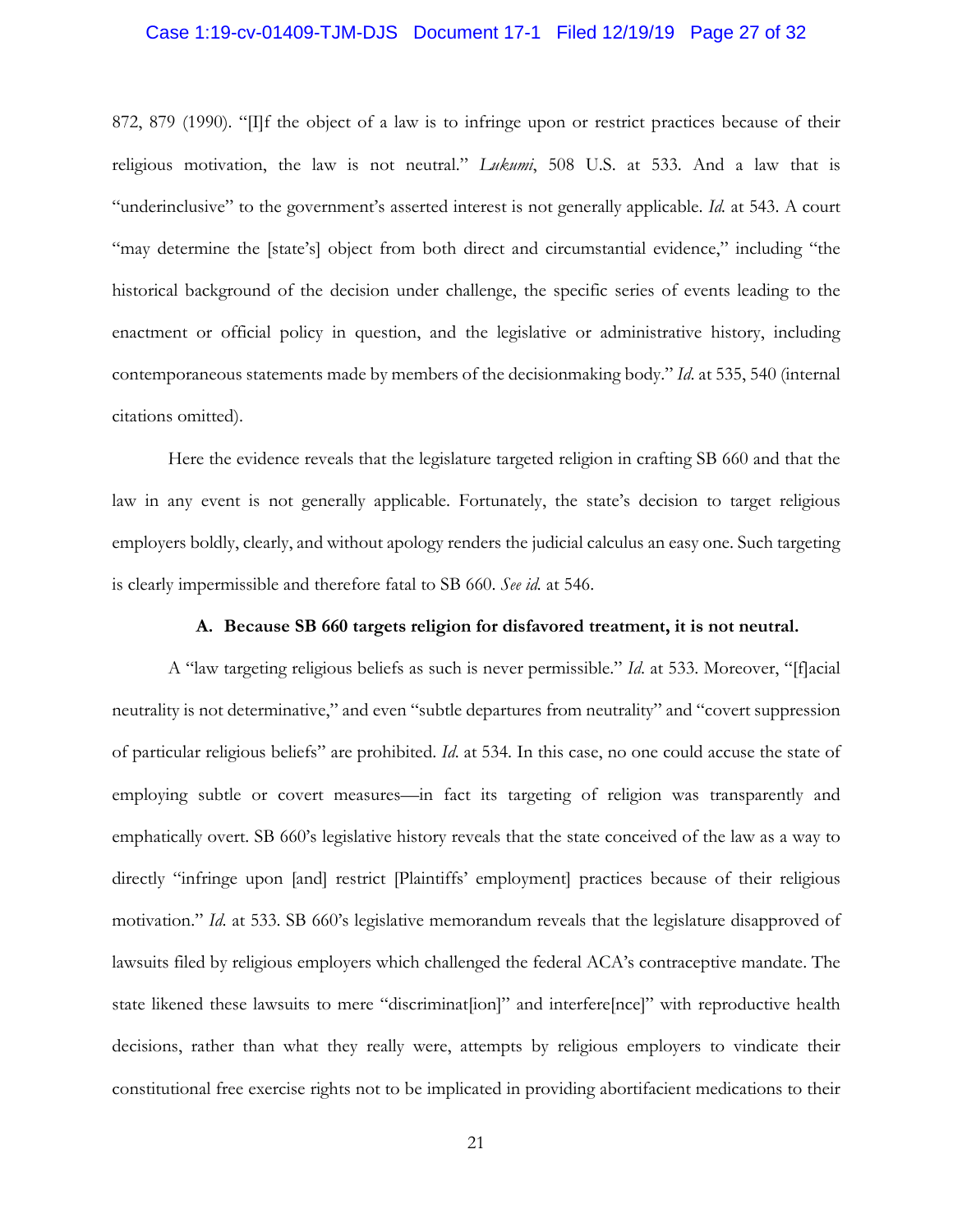# Case 1:19-cv-01409-TJM-DJS Document 17-1 Filed 12/19/19 Page 28 of 32

employees. VC ¶ 156. The state viewed these meritorious challenges as intolerable and crafted SB 660 to forestall similar acts of free exercise in New York State.

Lest there be any doubt that the state's intention was to visit disfavor upon religious employers, Senator Metzger openly confirmed it in her floor speech, bemoaning the ACA lawsuits filed by religious employers, decrying the Supreme Court's decision in *Hobby Lobby* protecting the religious liberty of closely held corporations, and declaring that SB 660 was designed to prevent "further encroachment[s]" like these. VC, Ex. 2 at 433-34.<sup>5</sup> These overt admissions confirm that SB 660 was specifically designed to punish religious objectors who are not on board with the state's own orthodoxy regarding reproductive health services. *Id*. That the law appears neutral is of no moment, given that it was expressly designed to prevent recalcitrant religious employers from challenging the state's own beliefs on these matters. This intentional targeting destroys any pretense of neutrality.<sup>6</sup>

# **B. Because it does not apply in all respects to all employers in the state, SB 660 is underinclusive and not generally applicable.**

SB 660 does not apply to all employers in the state. Its "notice" provision applies only to those employers who maintain employee handbooks. An appreciable if not substantial number of employers

<sup>&</sup>lt;sup>5</sup> Metzger's comments are reminiscent of those recently condemned by the Supreme Court in *Masterpiece Cakeshop, Ltd. v. Colorado Civil Rights Comm*'n, 138 S. Ct. 1719, 1729 (2018), and are fatal to any claim of neutrality advanced by the state. In *Masterpiece* government officials in public hearings improperly "endorsed the view that religious beliefs cannot legitimately be carried into the public sphere or commercial domain, implying that religious beliefs and persons are less than fully welcome in [the] community." The state here was similarly guilty of hostility to religion, by suggesting that religious employers were somehow suspect for merely seeking to conduct their affairs in accord with their religious beliefs, and by suggesting that the rights announced by the Supreme Court's in *Hobby Lobby* needed curtailing. *See also Buck v. Gordon*, 2019 WL 4686425 (W.D. Mich. Sept. 26, 2019) (finding religious targeting was the basis of state action where eventual attorney general made comments critical of legislation designed to protect rights of religious adoption agencies to operate according to their faith principles, and where state threatened to terminate contract with faith-based adoption agency because the agency could not make certain placements because of its religious beliefs).

<sup>&</sup>lt;sup>6</sup> The fact that the legislature refused to include a religious exemption, when it knew the law would improperly sweep into is ambit religious organizations protected by *Hosanna-Tabor*, *see* VC, Exh. 3 at 125, further cements the conclusion that the state targeted religious actors for disfavored treatment.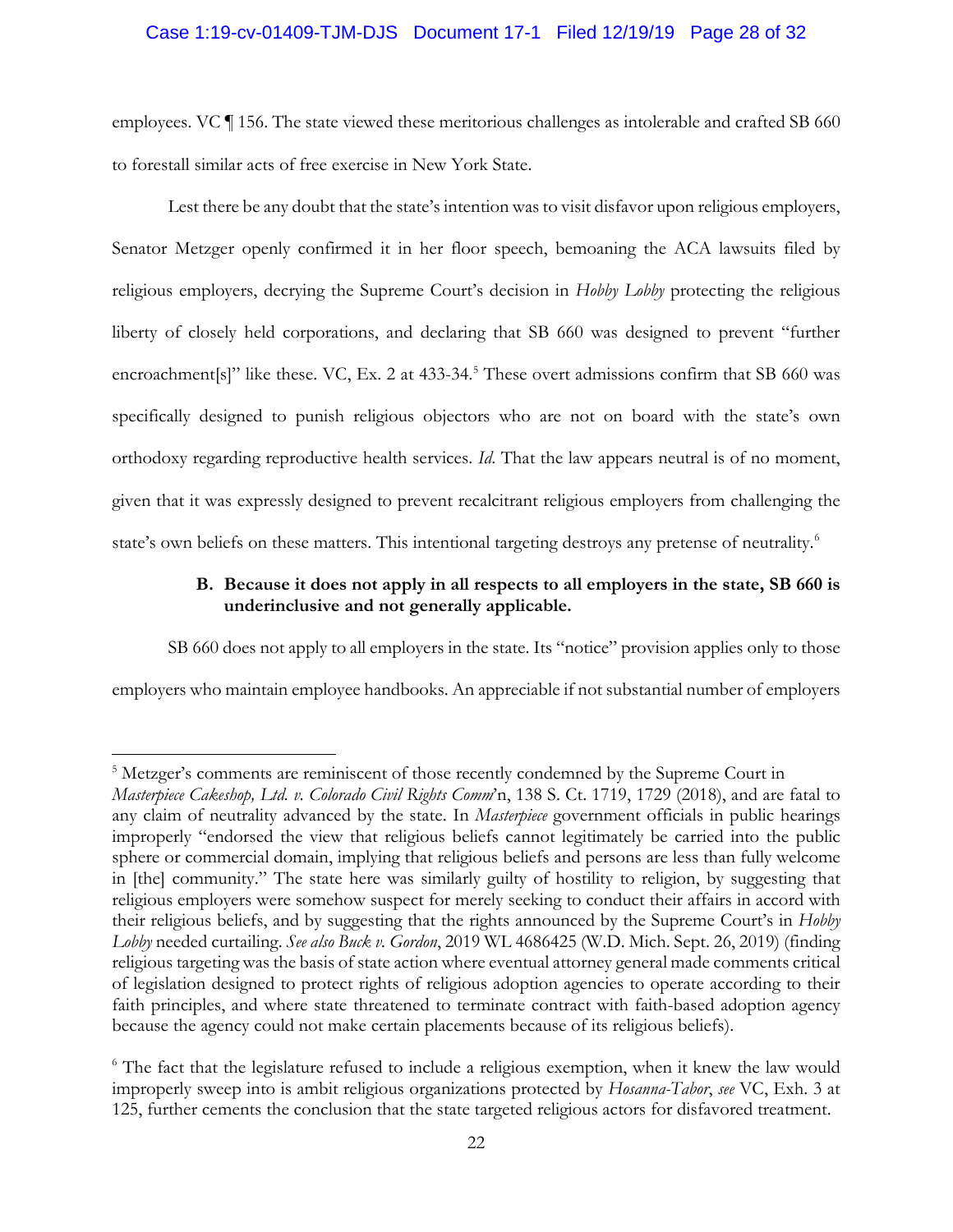#### Case 1:19-cv-01409-TJM-DJS Document 17-1 Filed 12/19/19 Page 29 of 32

are therefore free to leave their employees in the dark as to their new "rights" under SB 660. Such underinclusivity is not only fatal to any claim that the state's interest is compelling but also dispenses with any assertion that SB 660 is generally applicable. *Lukumi*, 508 U.S. at 543-44.

#### **C.** Smith **cannot salvage SB 660.**

Even if it had not so blatantly targeted religion, the state would still be unable to salvage SB 660 by resorting to *Smith*. The Supreme Court has rejected the idea "that any application of a valid and neutral law of general applicability is necessarily constitutional under the Free Exercise Clause." *Trinity Lutheran Church of Columbia, Inc. v. Comer*, 137 S. Ct. 2012, 2021 n.2 (2017). Indeed, *Hosanna-Tabor* confirms a long line of authority concluding that incursions into church autonomy like those worked by SB 660 are not properly analyzed under *Smith*. *See* 565 U.S. at 182-191 (detailing history of First Amendment protections for religious organizations and their autonomy to make employment decisions unfettered by state control); *see also Kedroff v. St. Nicholas Cathedral of Russian Orthodox Church in N. Am.*, 344 U.S. 94, 116 (1952) (confirming the "freedom [of] religious organizations . . . independen[t] from secular control or manipulation . . . to decide for themselves, . . . matters of church government as well as those of faith and doctrine"). That is because such incursions go straight to the heart of the "faith and mission of the church itself," *Hosannna-Tabor*, 565 U.S. at 190, and not just to the "outward physical acts" *Smith* was concerned with. Therefore, even if this Court were to find that SB 660 is neutral and generally applicable, the burden worked upon Plaintiffs' religious autonomy means the law must be declared unconstitutional.

Finally, the general rule articulated in *Smith* should not apply to this case for another reason, quite apart from religious autonomy concerns. *Smith* is bad law and should be overturned. While Plaintiffs recognize that this Court is bound by Supreme Court precedent, it is undeniable that *Smith* has fostered conflict and confusion in the lower courts and that it has "drastically cut back on the protection provided by the Free Exercise Clause." *Kennedy v. Bremerton Sch. Dist.*, 139 S. Ct. 634, 637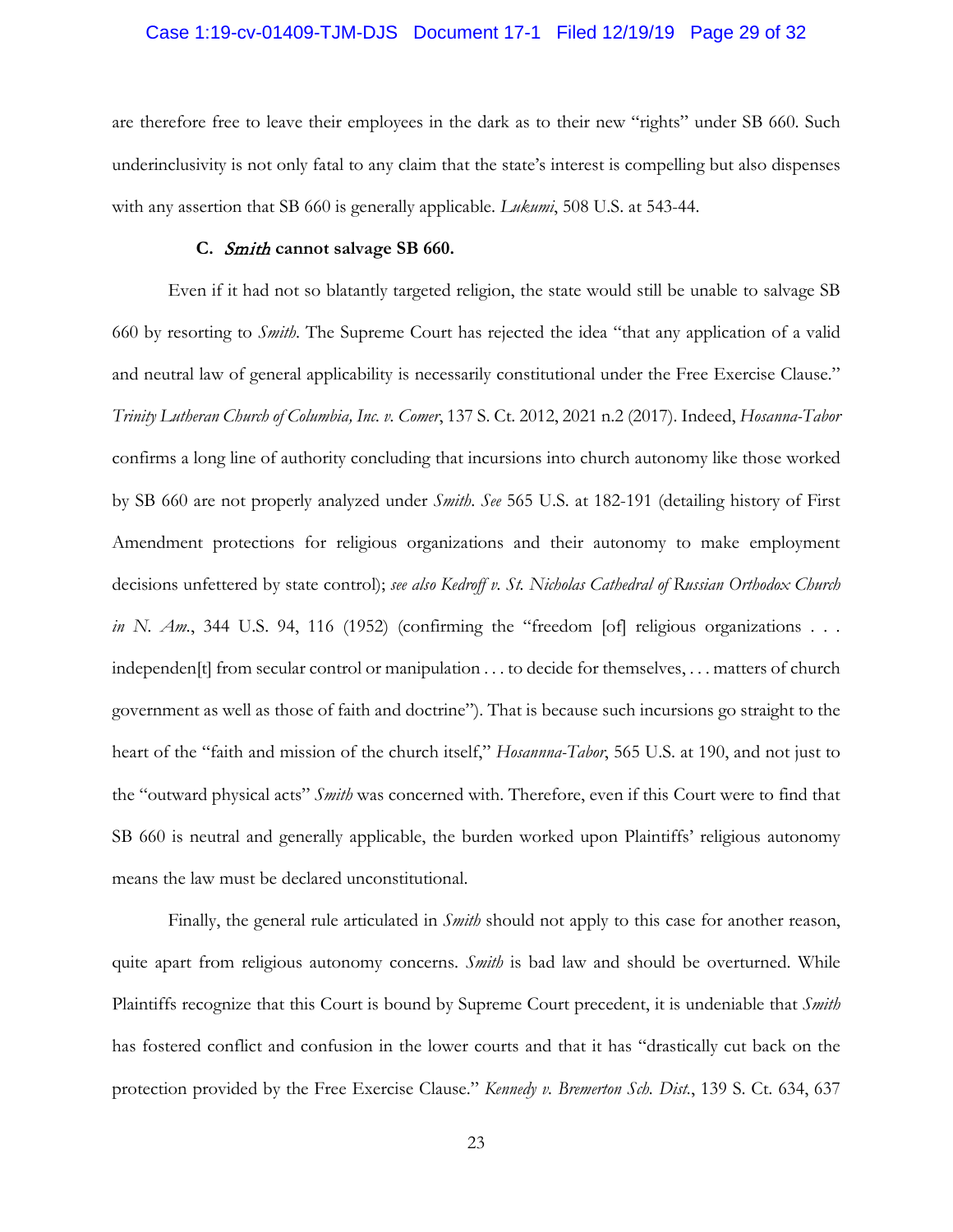$(2019)$  (Alito, J., concurring).<sup>7</sup> As such it cannot absolve the state's blatant overreach.

# **V. SB 660 is Void for Vagueness.**

A law may be void for vagueness if it "fail[s] to provide the kind of notice that will enable ordinary people to understand what conduct it prohibits" or if it "authorize[s] [or] encourage[s] arbitrary and discriminatory enforcement." *Chicago v. Morales*, 527 U.S. 41, 56 (1999). A "heightened vagueness standard" applies when a law implicates First Amendment rights. *Brown*, 564 U.S. at 793. SB 660 suffers from both infirmities—it fails to let employers know what is prohibited or permitted, and it vests in state enforcement officials and private parties unbridled discretion to enforce the law based on its undefined and therefore malleable language. For instance, SB 660 fails to define its central term, "reproductive health decision making." *See* VC ¶¶ 332-35. It is therefore unclear what decisions are protected by the law; whether it pertains to past, present, and future decisions; and whether the decisions protected are only those kept private or are also those that are publicly expressed or communicated in the workplace and beyond. Additionally, SB 660 fails to define how state officials can and may enforce SB 660's provisions against employers, when they can do so, and what penalties they can impose on employers found to be in violation of the law.

This lack of clarity is not tolerated by the Fourteenth Amendment's guarantee of due process. The state was required to properly delimit SB 660 and to inform employers not only precisely what the law covers, but also how it will be enforced by state officials. Its failure to do so in this regard means SB 660 must fail.

#### **VI. Plaintiffs satisfy all remaining injunction factors.**

The foregoing establishes that Plaintiffs are likely to succeed on the merits of their claims. At the very least they have shown "sufficiently serious questions going to the merits," *Citigroup Glob.* 

 $7$  Plaintiffs preserve this additional argument for any potential appeal.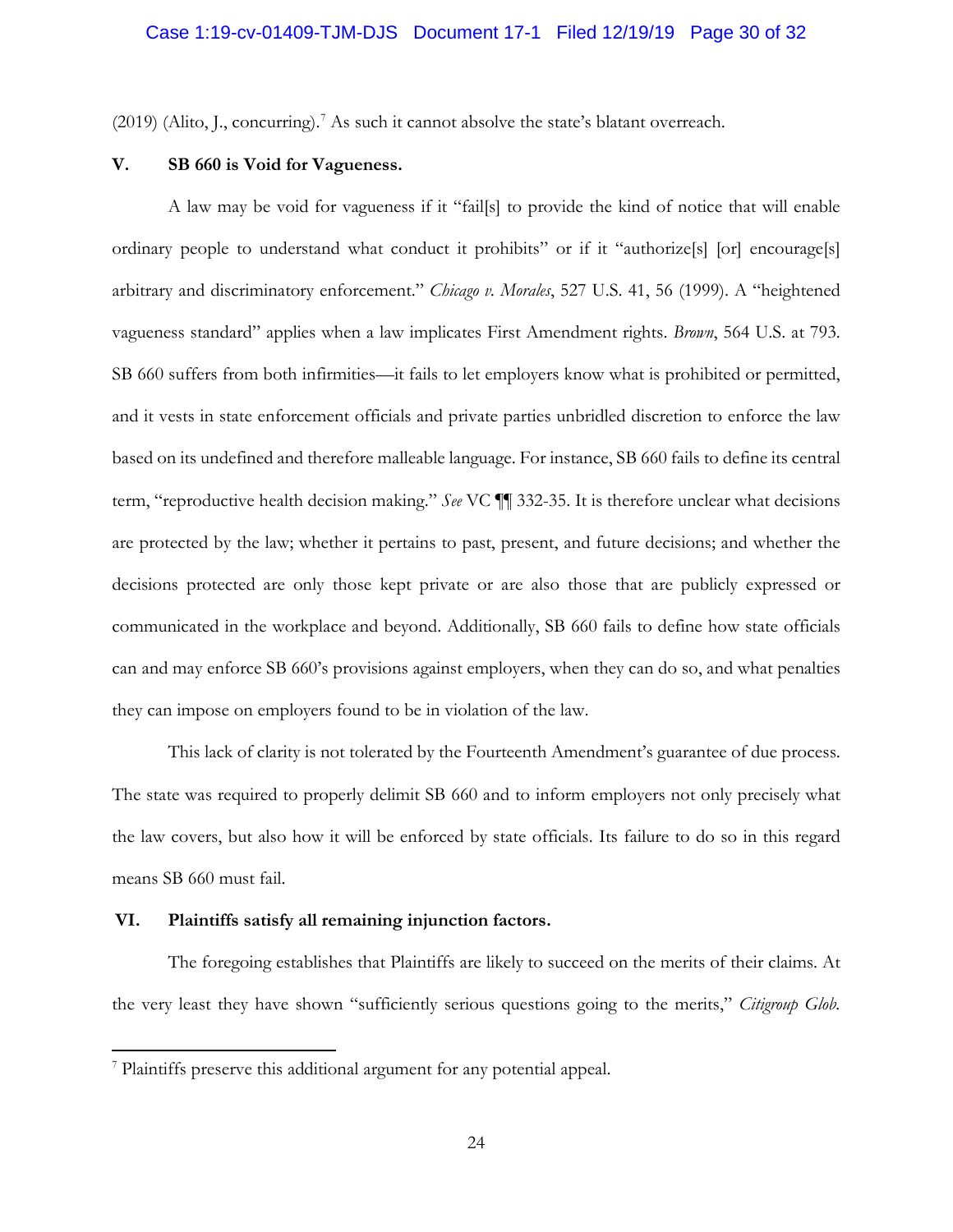#### Case 1:19-cv-01409-TJM-DJS Document 17-1 Filed 12/19/19 Page 31 of 32

*Mkts.,* 598 F.3d at 35, to warrant a preliminary injunction. *See* Order, *New Hope Family Servs., Inc. v. Poole*, No. 19-1715 (2d. Cir. Nov. 4, 2019), ECF No. 160 (granting motion for preliminary injunction pending appeal in case raising free exercise, free speech, and expressive association claims, where plaintiff raised "plausible First Amendment claim" and would suffer irreparable injury absent requested relief).

Plaintiffs will suffer irreparable harm absent an injunction. "The loss of First Amendment freedoms, for even minimal periods of time, unquestionably constitutes irreparable injury." *Elrod v. Burns*, 427 U.S. 347, 373 (1976). SB 660 requires Plaintiffs to employ those who will compromise their mission and message, in violation of their First Amendment rights to expressive association, free speech, religious autonomy, and the free exercise of religion. The law also threatens Plaintiffs with ruinous financial harm in the form of litigation costs precipitated by its harsh and unwarranted enforcement mechanisms. The balance of hardships sharply favors Plaintiffs. Without an injunction Plaintiffs will suffer immediate and continuing constitutional violations and potentially crippling financial losses. Meanwhile, the state will suffer no harm if an injunction is granted, because the state "does not have an interest in the enforcement of an unconstitutional law." *ACLU v. Ashcroft*, 322 F.3d 240, 251 n. 11 (3d Cir. 2003) (internal quotations and citations omitted). Finally, an injunction would also serve the public interest, because "securing First Amendment rights is in the public interest." *New York Progress & Prot. PAC v. Walsh*, 733 F.3d 483, 488 (2d Cir. 2013).

#### **CONCLUSION**

For the foregoing reasons, Plaintiff respectfully request that the Court enter a preliminary injunction against the enforcement of SB 660.